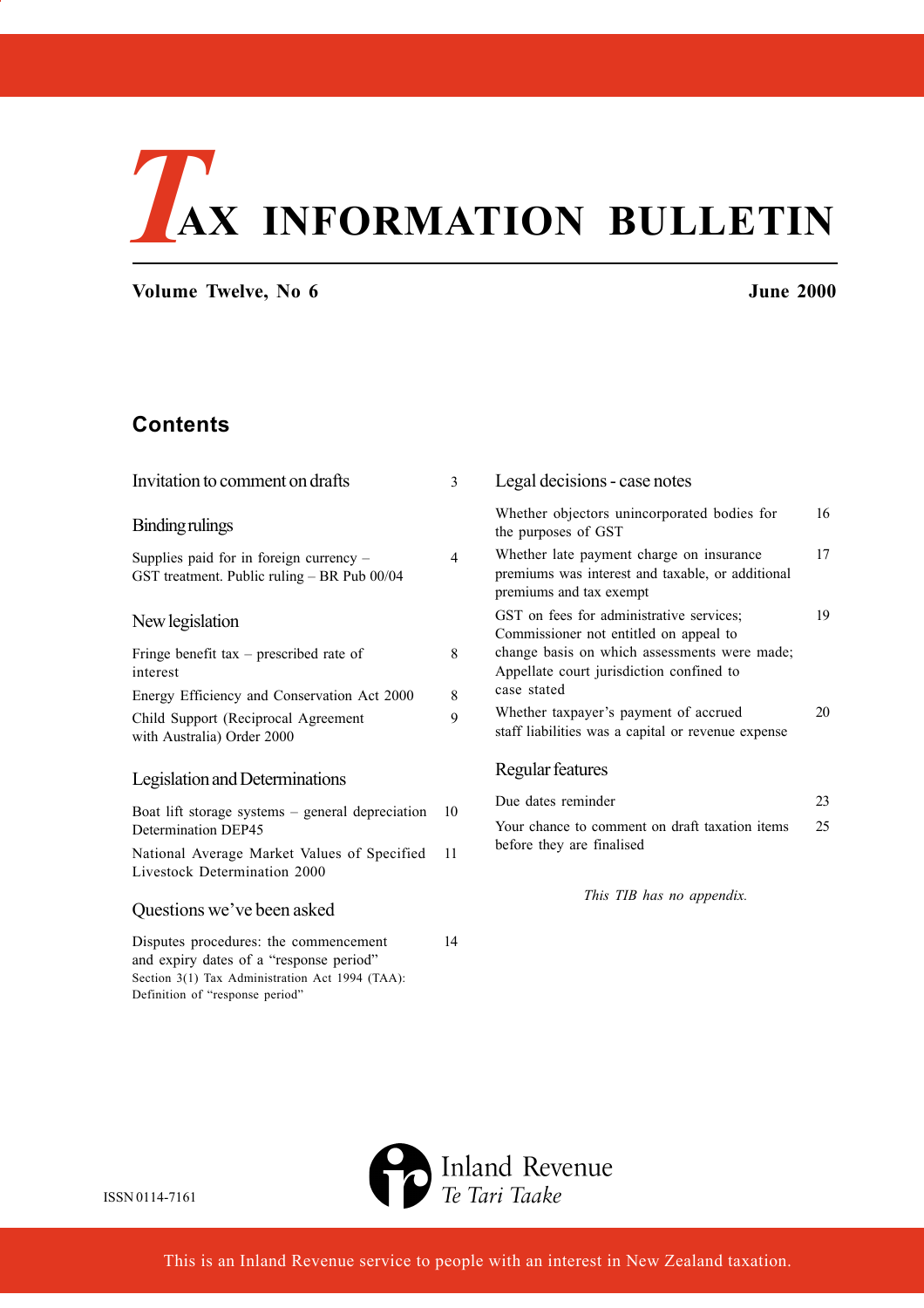# **GET YOUR TIB SOONER BY INTERNET**

This *Tax Information Bulletin* is also available on the internet, in two different formats:

## *Online TIB (HTML format)*

- This is the better format if you want to read the *TIB* onscreen (single column layout).
- Any references to related *TIB* articles or other material on our website are hyperlinked, allowing you to jump straight to the related article. This is particularly useful when there are subsequent updates to an article you're reading, because we'll retrospectively add links to the earlier article.
- Individual *TIB* articles will print satisfactorily, but this is not the better format if you want to print out a whole *TIB*.
- All *TIBs* from January 1997 onwards (Vol 9, No 1) are available in this format.

Online *TIB* articles appear on our website as soon as they're finalised—even before the whole *TIB* for the month is finalised at mid-month.

### *Printable TIB (PDF format)*

- This is the better format if you want to print out the whole *TIB* to use as a paper copy—the printout looks the same as this paper version.
- You'll need Adobe's Acrobat Reader to use this format—available free from their website at:

#### **www.adobe.com**

- Double-column layout means this version is better as a printed copy—it's not as easy to read onscreen.
- All *TIBs* from July 1989 (the start of the *TIB*) are available in this format.

## *Where to find us*

Our website is at:

#### **www.ird.govt.nz**

It has other Inland Revenue information that you may find useful, including any draft binding rulings and interpretation statements that are available, and many of our information booklets.

If you find that you prefer the *TIB* from our website and no longer need a paper copy, please let us know so we can take you off our mailing list. You can email us from our website.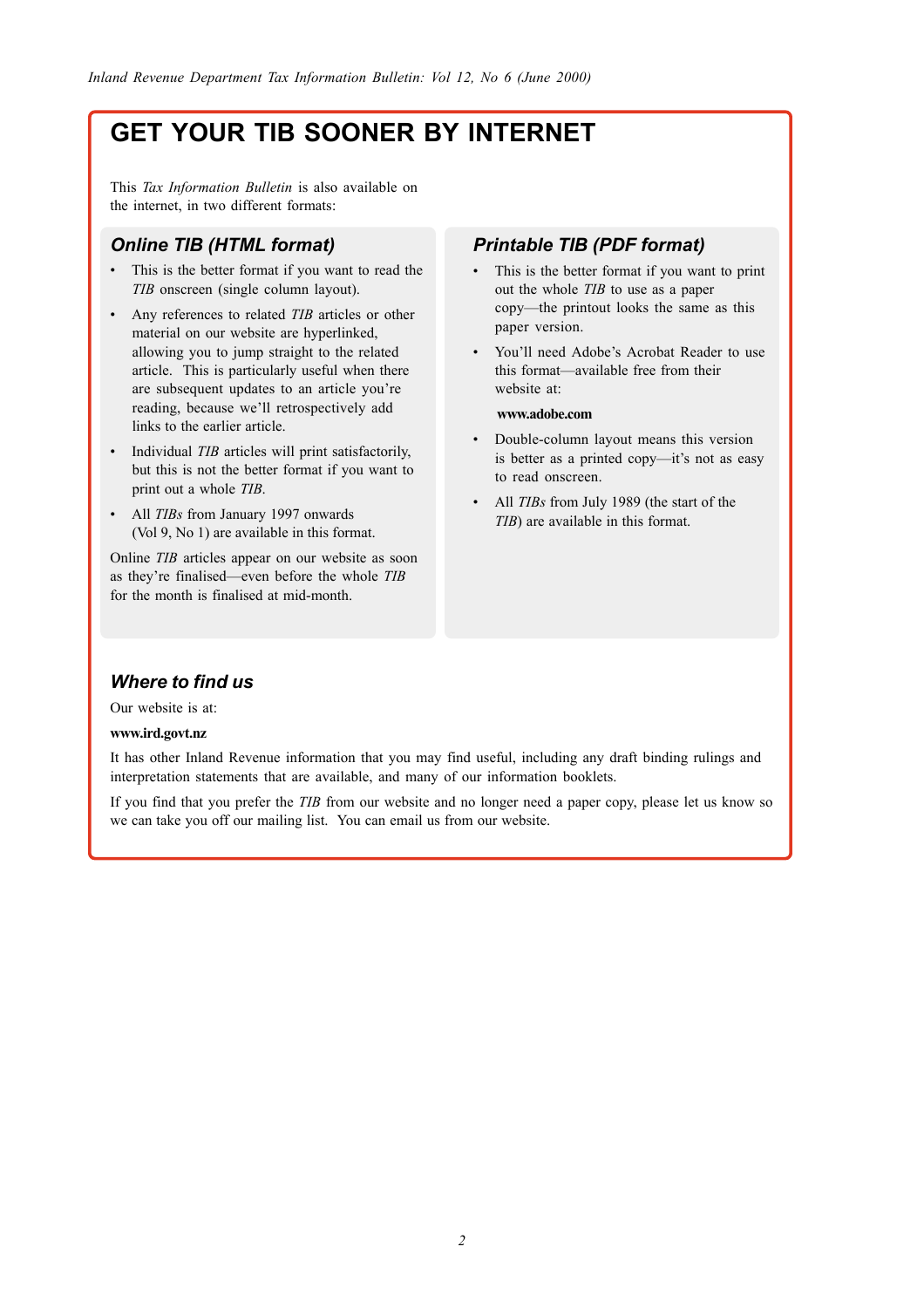# **THIS MONTH'S OPPORTUNITY FOR YOU TO COMMENT**

Inland Revenue produces a number of statements/rulings aimed at explaining how taxation law affects taxpayers and their agents.

Because we are keen to produce items that accurately and fairly reflect taxation legislation, and are useful in practical situations, your input into the process—as perhaps a user of that legislation—is highly valued.

The following draft items are available for review/comment this month, having a deadline of 31 July 2000. Please see page 25 for details on how to obtain copies:

| Ref.          | <b>Draft type</b>        | <b>Description</b>                                                                                                                                                                                                                                                                                                                                                             |
|---------------|--------------------------|--------------------------------------------------------------------------------------------------------------------------------------------------------------------------------------------------------------------------------------------------------------------------------------------------------------------------------------------------------------------------------|
| <b>IG0010</b> | Interpretation guideline | Work of a minor nature. The item provides guidance on how<br>the courts have determined whether specific work undertaken<br>as part of development or division work, in the context of<br>section CD $1(2)(f)$ of the Income Tax Act 1994, constitutes<br>"work of a minor nature" and therefore excludes sale proceeds<br>from being treated as gross income of the taxpayer. |
| IS0079        | Interpretation statement | Financial planning fees $-$ GST treatment. The item sets out<br>details of the GST treatment of services provided in relation to<br>financial planning fees charged by financial advisers to plan,<br>implement, and monitor their clients' investment portfolios. It<br>replaces Public Ruling BR Pub 95/11.                                                                  |
| IS3175        | Interpretation statement | Assets under construction $-$ depreciation. The item gives the<br>Commissioner's view on whether assets still under construction<br>constitute "depreciable property", as defined in section OB 1 of<br>the Income Tax Act 1994, and if so, how the allowable<br>deduction for depreciation is to be determined under subpart<br>EG.                                           |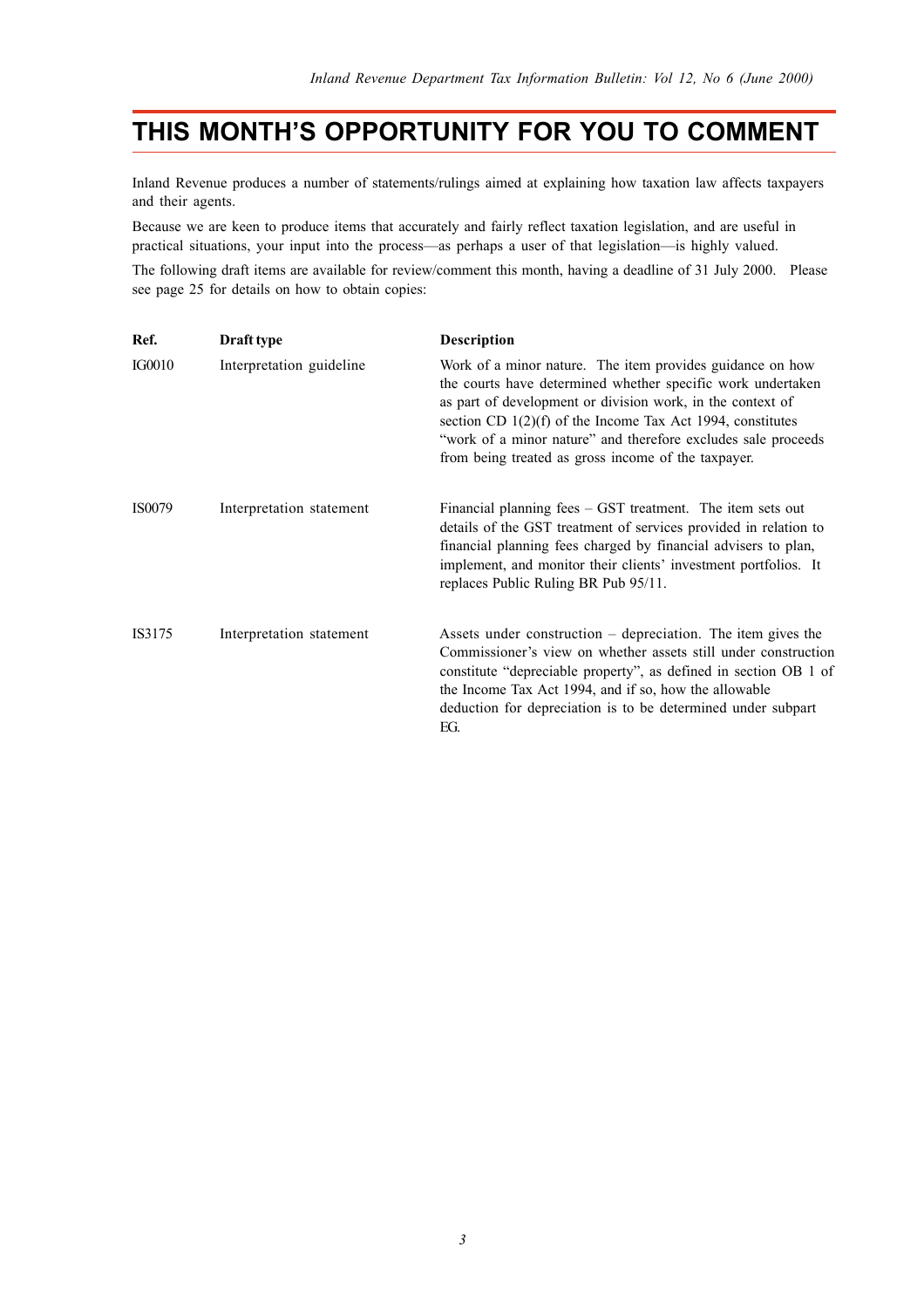# **BINDING RULINGS**

This section of the *TIB* contains binding rulings that the Commissioner of Inland Revenue has issued recently.

The Commissioner can issue binding rulings in certain situations. Inland Revenue is bound to follow such a ruling if a taxpayer to whom the ruling applies calculates tax liability based on it.

For full details of how binding rulings work, see our information booklet *Adjudication & Rulings, a guide to Binding Rulings (IR 715)* or the article on page 1 of *Tax Information Bulletin* Vol 6, No 12 (May 1995) or Vol 7, No 2 (August 1995).

You can download these publications free of charge from our website at **www.ird.govt.nz**

# **SUPPLIES PAID FOR IN FOREIGN CURRENCY – GST TREATMENT**

## **PUBLIC RULING – BR Pub 00/04**

**Note** (not part of ruling): This Ruling is essentially the same as public ruling BR Pub 95/12, published in *Tax Information Bulletin* Vol 7, No 7 (January 1996), but this Ruling's period of application is from 1 March 1999 to 29 February 2004. Some formatting changes have also been made. BR Pub 95/12 applies when the time of supply occurred prior to 1 March 1999.

This is a public ruling made under section 91D of the Tax Administration Act 1994.

## **Taxation Laws**

All legislative references are to the Goods and Services Tax Act 1985 unless otherwise stated.

This Ruling applies in respect of sections 2(1) (definition of "money"), 3(1) (definition of "financial services"), 10(2), 14(a), and 77.

## **The Arrangement to which this Ruling applies**

The Arrangement is the acceptance by a registered person of payment in foreign currency for a taxable supply of goods or services made in New Zealand.

## **How the Taxation Laws apply to the Arrangement**

The Taxation Laws apply to the Arrangement as follows:

- 1. The value of the taxable supply is the amount of foreign currency converted to New Zealand currency at the exchange rate applying at the time of supply.
- 2. The appropriate exchange rate is the rate offered by a registered bank or a bureau de change at the time of supply.

## **The period for which this Ruling applies**

This Ruling will apply for the period 1 March 1999 to 29 February 2004.

This Ruling is signed by me on the 29th day of May 2000.

#### **Martin Smith**

General Manager (Adjudication & Rulings)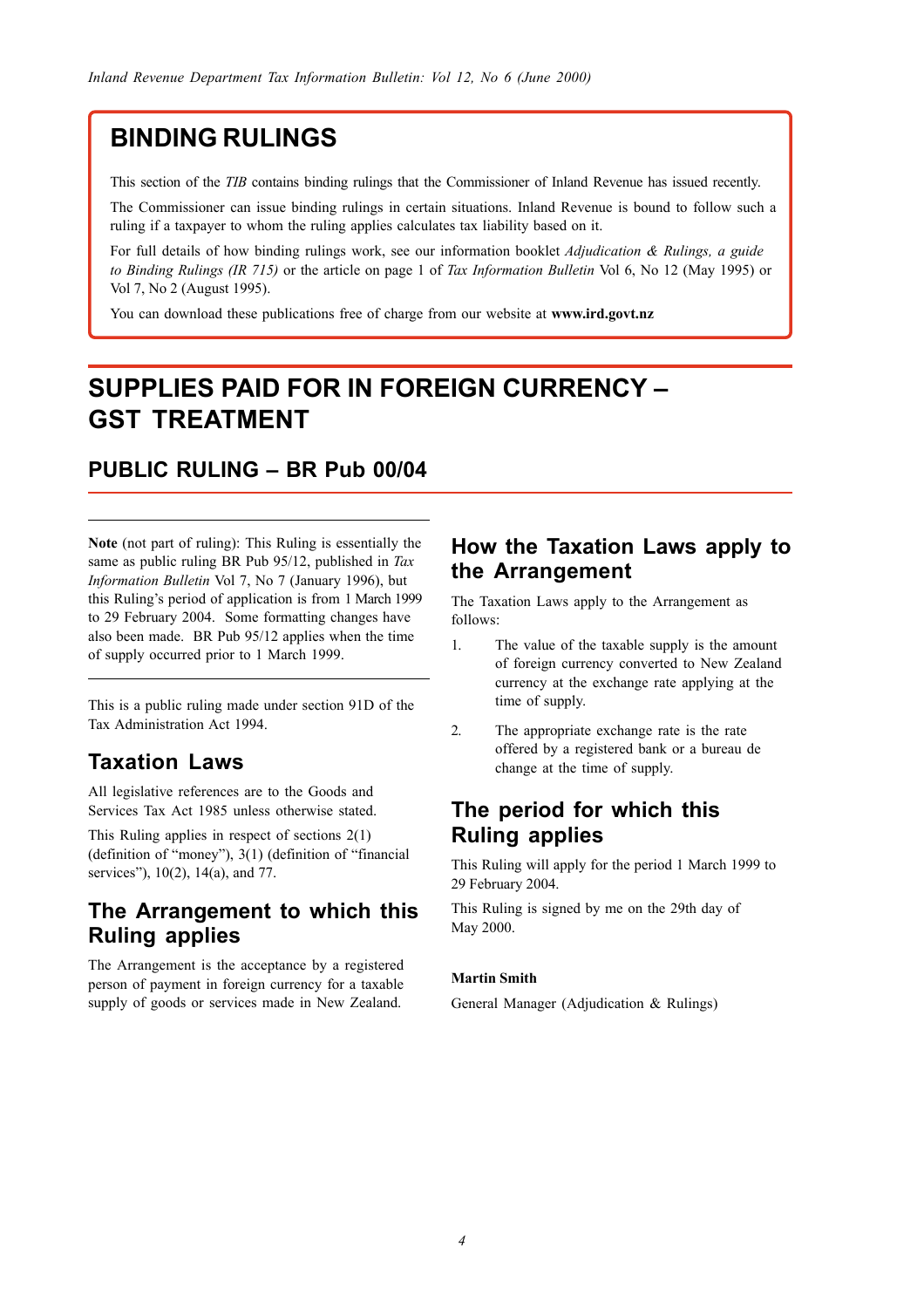# **COMMENTARY ON PUBLIC RULING BR PUB 00/04**

This commentary is not a legally binding statement, but is intended to provide assistance in understanding and applying the conclusions reached in Public Ruling BR Pub 00/04 ("the Ruling").

The subject matter covered in this Ruling was previously dealt with by BR Pub 95/12 and in *Tax Information Bulletin* Vol 7, No 7 (January 1996), on page 17. This Ruling applies for the period from 1 March 1999 to 29 February 2004.

# **Background**

Public ruling BR Pub 95/12 dealt with the GST consequences of receiving payment in foreign currency for taxable supplies of goods and services made in New Zealand. A number of registered persons, particularly those involved in tourism, accept foreign currency as payment for supplies of goods and services. Often a registered person will offer the customer an "in-house" exchange rate. This exchange rate is less favourable to the customer than other exchange rates. That is, the customer gets less New Zealand currency for the foreign currency than that obtainable at a bank or bureau de change.

The registered supplier will exchange the foreign currency at a bank and receive New Zealand currency. Because the bank exchange rate is better than the exchange rate the registered person gave the customer, the registered person will make a profit on the conversion of the foreign currency. The Ruling considers the GST treatment of such a profit. In particular, the Ruling considers whether the profit is consideration for an exempt supply, or whether the profit is part of the consideration for a taxable supply.

# **Legislation**

Section 2(1) defines "money":

**"Money"** includes-

- (a) Bank notes and other currency, being any negotiable instruments used or circulated, or intended for use or circulation, as currency; and
- (b) Postal notes and money orders; and
- (c) Promissory notes and bills of exchange,-

whether of New Zealand or any other country, but does not include a collector's piece, investment article, or item of numismatic interest.

Section 3(1) defines "financial services". Under paragraph (a):

For the purposes of this Act, the term "financial services" means any one or more of the following activities:

(a) The exchange of currency (whether effected by the exchange of bank notes or coin, by crediting or debiting accounts, or otherwise)...

Section 14(a) exempts supplies of financial services from GST.

Section 10 provides for the value of supply. Section 10(2) states:

Subject to this section, the value of a supply of goods and services shall be such amount as, with the addition of the tax charged, is equal to the aggregate of,-

(a) To the extent that the consideration for the supply is consideration in money, the amount of the money:

#### Section 77 states:

For the purposes of this Act, all amounts of money shall be expressed in terms of New Zealand currency, and in any case where and to the extent that such amount is consideration in money for a supply, that amount shall be expressed in terms of New Zealand currency as at the time of that supply.

# **Application of the legislation** *Number of supplies*

When a registered person sells goods and services to a customer who pays in foreign currency there is only one supply. That supply is the supply of goods and services.

A possible alternative view is that there are two supplies in these circumstances: the first supply being a supply of goods and services from the registered person to the customer, the second supply being an exempt supply (under section  $3(1)(a)$  and section  $14(a)$ ) of the exchange of currency, also from the registered person to the customer. However, as already stated, that is not the position where a sale of goods and services occurs with the customer paying in foreign currency—there is only one supply in this situation.

The position is different if a customer, having already completed an exchange of foreign currency for New Zealand currency with a registered person, then chooses in a separate transaction to use that New Zealand currency to purchase goods and services from the same registered person.

It will be a question of fact in each case whether there are one or two supplies. In the ordinary commercial situation there can be no reconstruction of the transaction to recharacterise two supplies as one or vice versa, nor is it appropriate to apply principles of economic equivalence to achieve similar results between one supply and two supply situations.

When a registered person accepts foreign currency in payment for supplies, there is no exempt supply of the exchange of currency. To be an exchange of currency under section 3(1)(a) one currency must be exchanged for another. Section 3(1)(a) does not cover the situation when currency is exchanged for goods and services. The fact that the registered person will later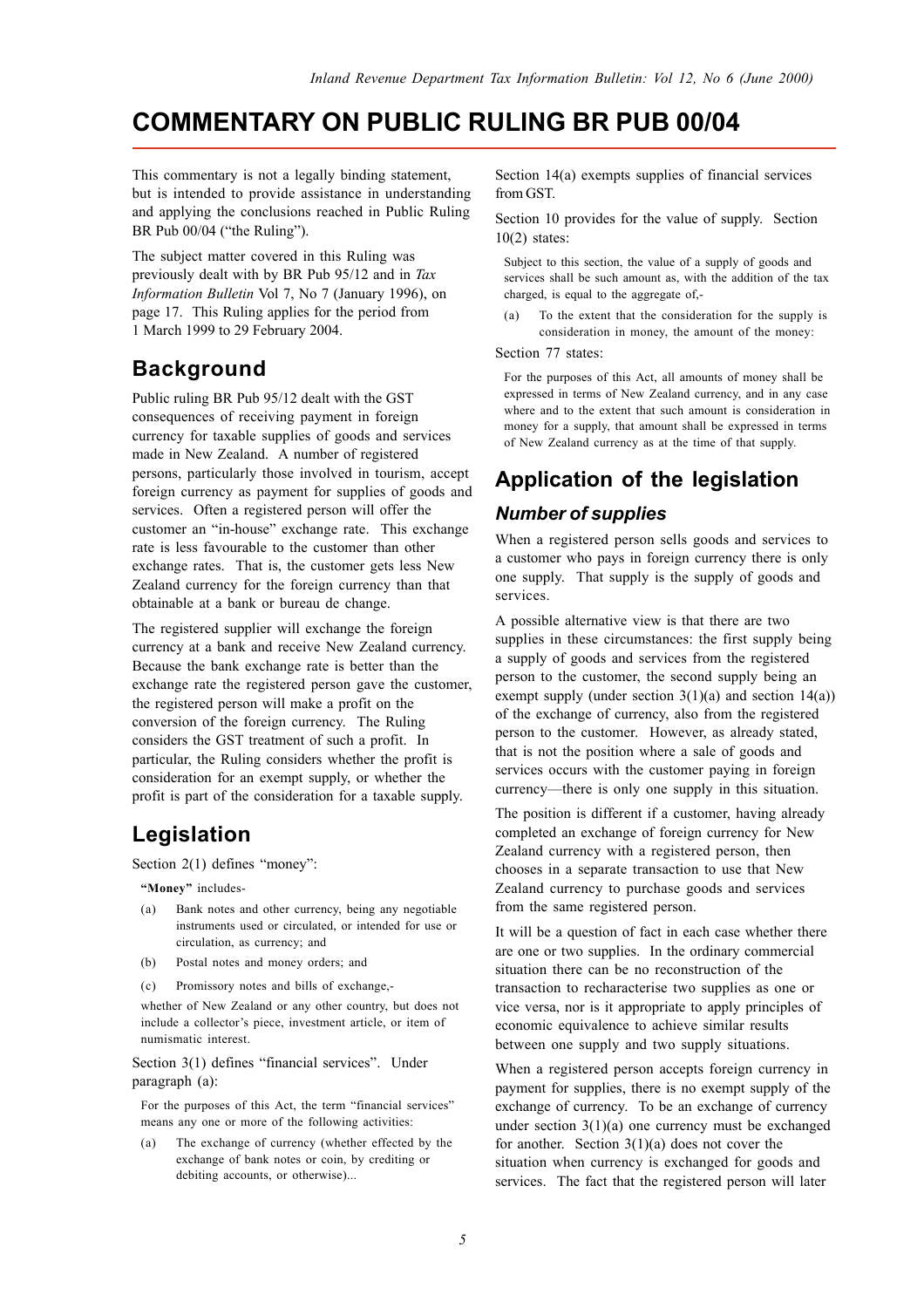exchange the currency with a bank or bureau de change does not alter this. The transaction between the bank or bureau de change and the registered person involves an exempt supply of the exchange of currency by the bank or bureau de change to the registered person. There is no such exempt supply from the registered person to the customer paying with foreign currency.

In situations where there is only one supply, a supply of goods and services, the value of supply is important, particularly since the registered person usually makes a profit from the low exchange rate.

## *Value of supply*

When a registered person sells goods and services to a customer, the value of supply is determined using the rules in section 10. Under section  $10(2)(a)$ , when consideration for the supply is an amount of money, the value of supply is the amount of money. "Money" is defined in section  $2(1)$  and includes foreign currency.

Therefore, when a customer tenders foreign currency as consideration for a supply, the value of supply is the amount of foreign currency. However, section 77 requires all amounts of money tendered in consideration of a supply to be "expressed in terms of New Zealand currency as at the time of that supply".

#### *"Expressed in terms of New Zealand currency"*

Three interpretations of the phrase "all amounts of money shall be expressed in terms of New Zealand currency" are possible. It could mean that:

- the parties must state their transaction, or document it, in New Zealand currency and the supplier returns that amount for GST purposes; or
- the supplier must convert foreign currency to New Zealand currency at the current market exchange rate and return that amount for GST purposes; or
- the supplier may convert foreign currency to New Zealand currency at the rate agreed between the parties and returns that amount for GST purposes.

The first interpretation does not require any type of conversion, whereas the second and third do.

The words in section 77 are exactly equivalent to those in section 20(1) of the Australian Income Tax Assessment Act 1936. Section 20(1) had been accepted as embodying the decision of the Privy Council in *Payne v Deputy FCT* [1936] 2 All ER 793 (see, for example, Dixon J in *Adelaide Electric Supply Co Ltd v FCT* (1949) 78 CLR 557). In the *Payne* decision, Lord Russell said at page 796 of the judgment:

...the assessable income of the taxpayer must, whatever be the currency in which he derives it, all be **expressed in terms of Australian currency**; **in other words** if any portion of his assessable income is derived by him in French or Belgian currency, **it must before he can be properly assessed to Australian income tax be converted into its equivalent, at the time it was derived, in Australian currency.** In exactly the same way, any income derived by him in British currency must be converted into its equivalent in Australian currency. In short when an Australian statute tells the taxpayer to state his derived income in order that a fraction thereof (i.e., so many pence in the pound of derived income) may be taken as tax, this can only mean that his derived income is to be stated and dealt with in terms of Australian currency. From this it would accordingly follow that the commissioner was right in including the amount of £1,097 in the appellant's assessment. [Emphasis added.]

Lord Russell was using the words subsequently adopted in section 20(1) in the sense described above in the second interpretation. Accordingly, the second interpretation of the phrase in section 77 is to be preferred to the first and third interpretations. That is, the phrase "expressed in terms of New Zealand currency" in section 77 requires the amount of foreign currency tendered as consideration for a supply to be converted into an amount of New Zealand currency at the exchange rate applying at the time of supply.

The above interpretation is also consistent with the use of the same phrase by the New Zealand legislature in the now repealed section KF 2(5) (definition of "effective rate of domestic income tax"). The relevant part of the former section KF 2(5) stated:

"Effective rate of domestic income tax", in relation to a company that is not resident in New Zealand and to an accounting year of that company, means the rate ascertained in accordance with the following formula:

$$
\frac{\text{a}}{\text{b}}
$$

where-

- a is the total income tax (**expressed in terms of New Zealand currency** at the rate of exchange in force on the last day of that accounting year) payable by that company in the country or territory in which it is resident, in respect of the total income derived by it in that accounting year, being the total income upon which the total income tax is levied; and
- b is that total income (**expressed in terms of New Zealand currency** at the rate of exchange in force on the last day of that accounting year): [Emphasis added.]

This definition is an equivalent use of the phrase in section 77, and supports the interpretation that the phrase requires some type of conversion. As already outlined, the decision in *Payne* supports the interpretation of the phrase in section 77 as requiring the conversion of the foreign currency (tendered as consideration for a supply) at the exchange rate applying at the time of supply.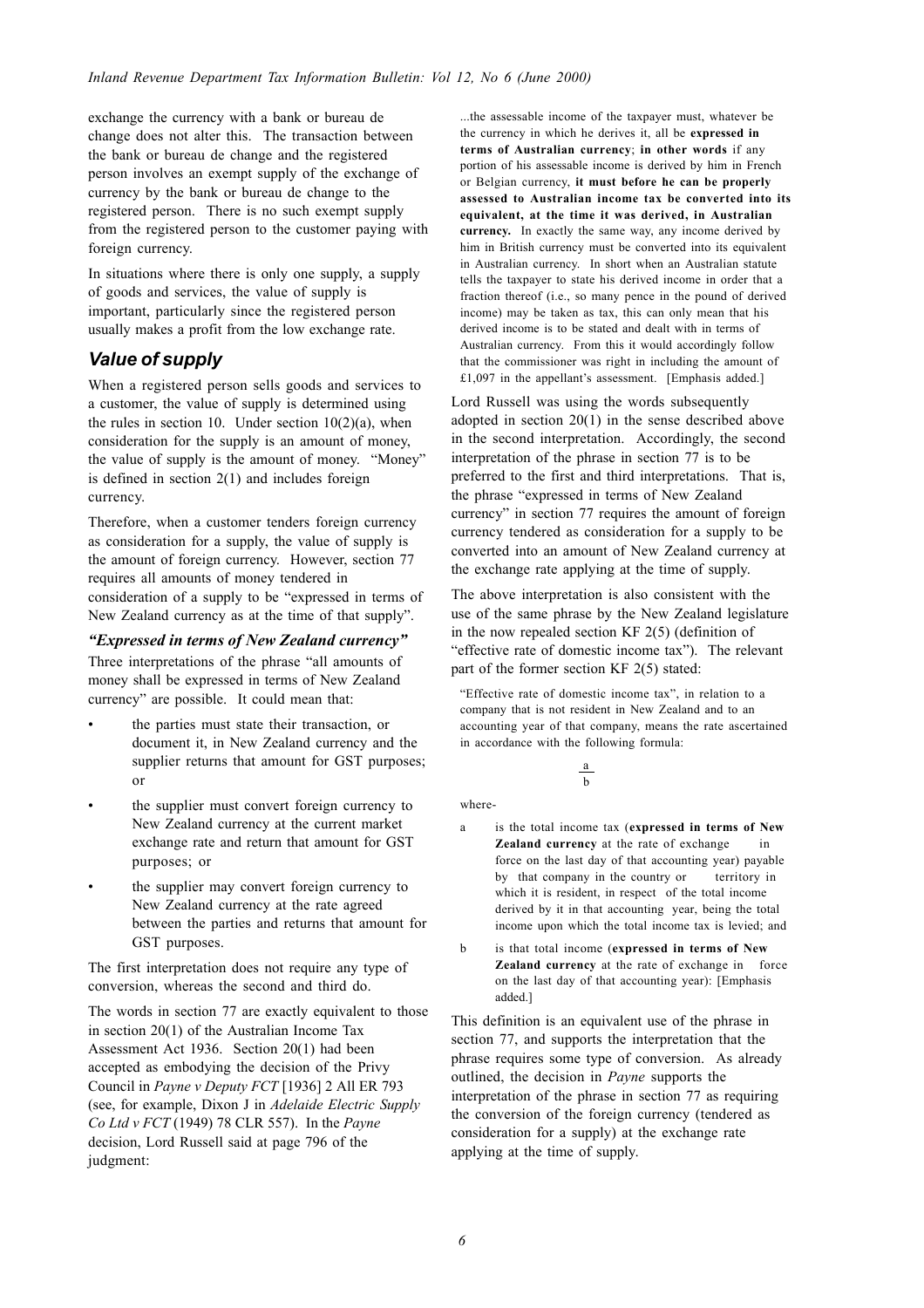## *Exchange rate applying at the time of supply*

Section 77 requires the amount of money that is consideration for a supply to be expressed in terms of New Zealand currency "as at the time of that supply".

Section 9 determines the time at which any supply takes place. Section 9(1) states the general rule, that is, a supply shall be deemed to take place at the earlier of the time an invoice is issued or the time any payment is received by the supplier. In the circumstances to which the Ruling applies, the time of supply is the time of payment. Accordingly, it is the exchange rate applying at the time of payment that is to be used to convert the foreign currency to NZ\$ for GST purposes and not an exchange rate applying at the date the registered person converts the foreign currency to NZ\$. Nor can the rate of exchange actually obtained on the conversion of the foreign currency be used.

The Commissioner will accept the exchange rates offered by a registered bank or bureau de change.

In this connection the Commissioner will accept the bank exchange rates of ASB Bank, ANZ, BNZ, National Bank of New Zealand, or WestpacTrust. The Commissioner will also accept the bureau de change exchange rates of Thomas Cook or American Express.

The value of supply is not the value of foreign currency tendered as consideration exchanged at the registered person's low exchange rate. Instead, it is the value of foreign currency tendered as consideration converted at the exchange rate determined by the registered banks and bureaux de change operating in the foreign exchange markets at the time of supply (payment).

# **Examples**

## *Example 1*

Hotel Guest wishes to exchange some foreign currency for New Zealand currency. Hotel offers him a low exchange rate, which he accepts. Hotel exchanges the foreign currency at a bank and makes a small profit.

The profit is consideration for an exempt supply, being the exempt supply of an exchange of currency. Hotel has exchanged New Zealand currency for foreign currency. The consideration for the supply is the difference between the exchange rate Hotel receives from the bank and the exchange rate Hotel gave Hotel Guest.

For example:

| Approved exchange rate: | $NZ$1 = Foreign$3 or$<br>Foreign\$1=NZ\$0.33 |
|-------------------------|----------------------------------------------|
| Hotel exchange rate:    | NZ\$1=Foreign\$4 or<br>Foreign\$1=NZ\$0.25   |

Hotel Guest exchanges Foreign\$300 at Hotel exchange rate and receives NZ\$75. Hotel exchanges the Foreign\$300 at the bank for the approved exchange rate and receives NZ\$100. The NZ\$25 profit is consideration for an exempt supply and does not have to be returned for GST purposes.

## *Example 2*

Hotel Guest checks out of Hotel and settles his bill using foreign currency. Again Hotel offers him a low exchange rate which he accepts. Hotel exchanges the money at a bank and makes a small profit.

The profit on the currency exchange at the bank is part of the consideration for the taxable supply of goods and services by Hotel to Hotel Guest. The value of supply is the amount of foreign currency tendered in consideration for the supply. As the amount of money is foreign currency, it needs to be expressed in amounts of New Zealand currency. That change to New Zealand currency should take place at the approved exchange rate at the time of supply. That means the profit on the currency exchange is part of the consideration for the taxable supply Hotel makes.

#### For example:

Exchange rates as above. Bill of NZ\$1,000. Hotel Guest tenders Foreign\$4,000 to pay the bill. Hotel accepts the Foreign\$4,000 in full payment of the bill, at Hotel's exchange rate. Hotel then exchanges the Foreign\$4,000 at the bank for the approved exchange rate and receives NZ\$1,333, making a profit of \$333 on the currency. This profit is part of the consideration for a taxable supply and should be returned as such for GST purposes.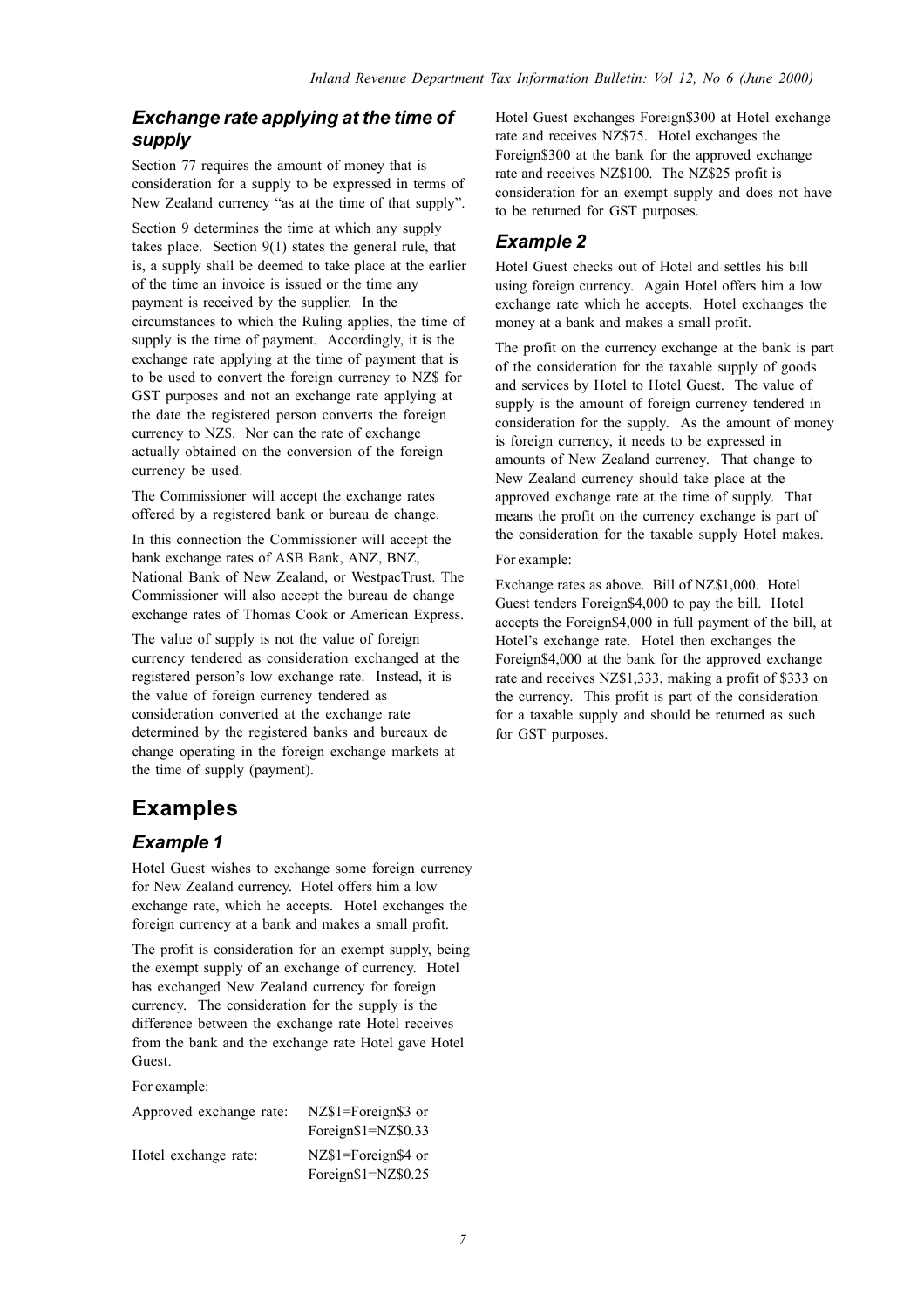# **NEW LEGISLATION**

# **FRINGE BENEFIT TAX – PRESCRIBED RATE OF INTEREST**

The rate of interest used to calculate fringe benefit tax for low-interest employment-related loans is being increased to 8.1% for the quarter beginning 1 July 2000. This replaces the existing rate of 7.59%.

The rate is reviewed quarterly to ensure it is in line with market interest rates. It was last changed in April 2000.

The new rates are consistent with first mortgage housing rates.

The new rate was enacted by Order in Council on 29 May 2000.

*Income Tax (Fringe Benefit Tax, Interest on Loans) Amendment Regulations (No 2) 2000 (2000/86)*

# **ENERGY EFFICIENCY AND CONSERVATION ACT 2000**

The Energy Efficiency and Conservation Act 2000 was enacted on 15 May 2000.

The Act establishes an Energy Efficiency and Conservation Authority whose functions are to encourage, promote and support energy efficiency, energy conservation and the use of renewable sources of energy.

On the basis of criteria set out in *CIR v Medical Council of NZ* [1997] 18 NZTC 13,088, the Authority is a public authority.

However, for the purposes of clarifying the law, section 29 of the new Act deems the Authority to be a public authority for the purposes of the Inland Revenue Acts. This ensures that any income derived by the Authority will be exempt income in terms of section CB 3(a) of the Income Tax Act 1994.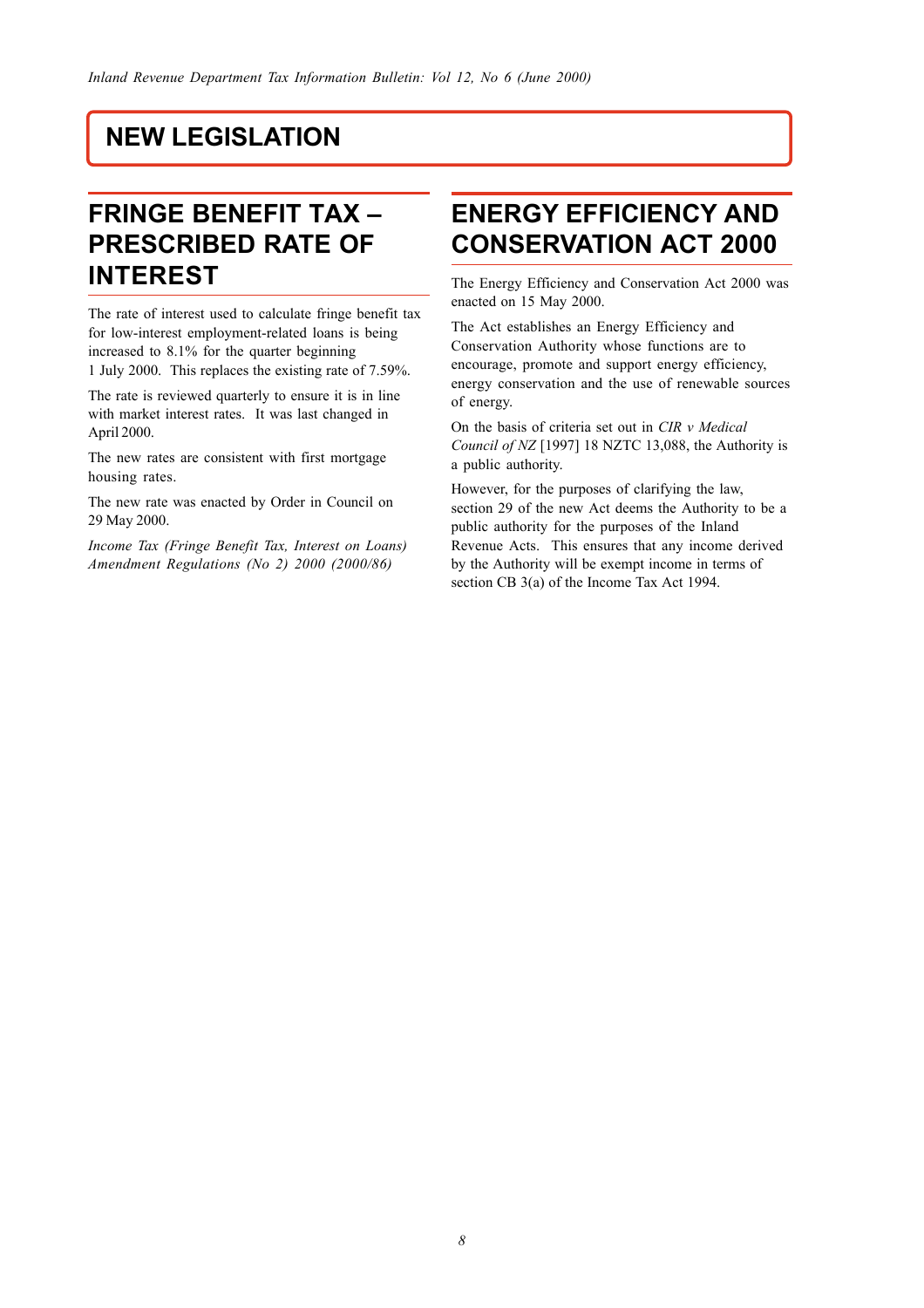# **CHILD SUPPORT (RECIPROCAL AGREEMENT WITH AUSTRALIA) ORDER 2000**

The Order in Council giving effect to the Child Support (Reciprocal Agreement with Australia) Order 2000 was signed by the Governor-General on 29 May 2000. The Order applies to administrative (formula) based child support, voluntary arrangements and court awarded child and spousal maintenance.

The agreement will apply when a custodian and child(ren) live in one country and the liable parent in the other. The country in which the custodian and child(ren) live will be the one to establish child support and spousal maintenance liabilities. The agreement will allow Australia and New Zealand to:

- enforce payment of child support and spousal maintenance owing to the other country; and
- supply each other with details of liable parents' income and their addresses.

When enforcing payment, each country will use its own debt collection powers. In most cases this will consist of applying the normal process of requiring employers to make deductions from a liable parent's salary or wages.

Existing arrangements that are satisfactory to both the custodian and the liable parent will be allowed to remain outside the agreement.

The Order comes into effect from 1 July 2000.

## **Contact details**

Each country will manage agreement cases through a Central Authority. The contact details are:

## *New Zealand*

| PO Box 9471<br>Hamilton | Inland Revenue Child Support                             |
|-------------------------|----------------------------------------------------------|
| New Zealand             |                                                          |
| Freephone               | 0800 924 444 ext 41328 (from within<br>New Zealand only) |
| Telephone               | 0064 7 834 7328                                          |
| Fax                     | 0064 7 834 7233                                          |

## *Australia*

|              | Australian Child Support Agency                                                |
|--------------|--------------------------------------------------------------------------------|
| GPO Box 9815 |                                                                                |
| Hobart       |                                                                                |
| Tasmania     |                                                                                |
| Australia    |                                                                                |
| Freephone    | 1800 637 445 (from within Australia)<br>0800 440 953 (from within New Zealand) |
| Telephone    | 0061362210187                                                                  |
| Fax          | 0061362210180                                                                  |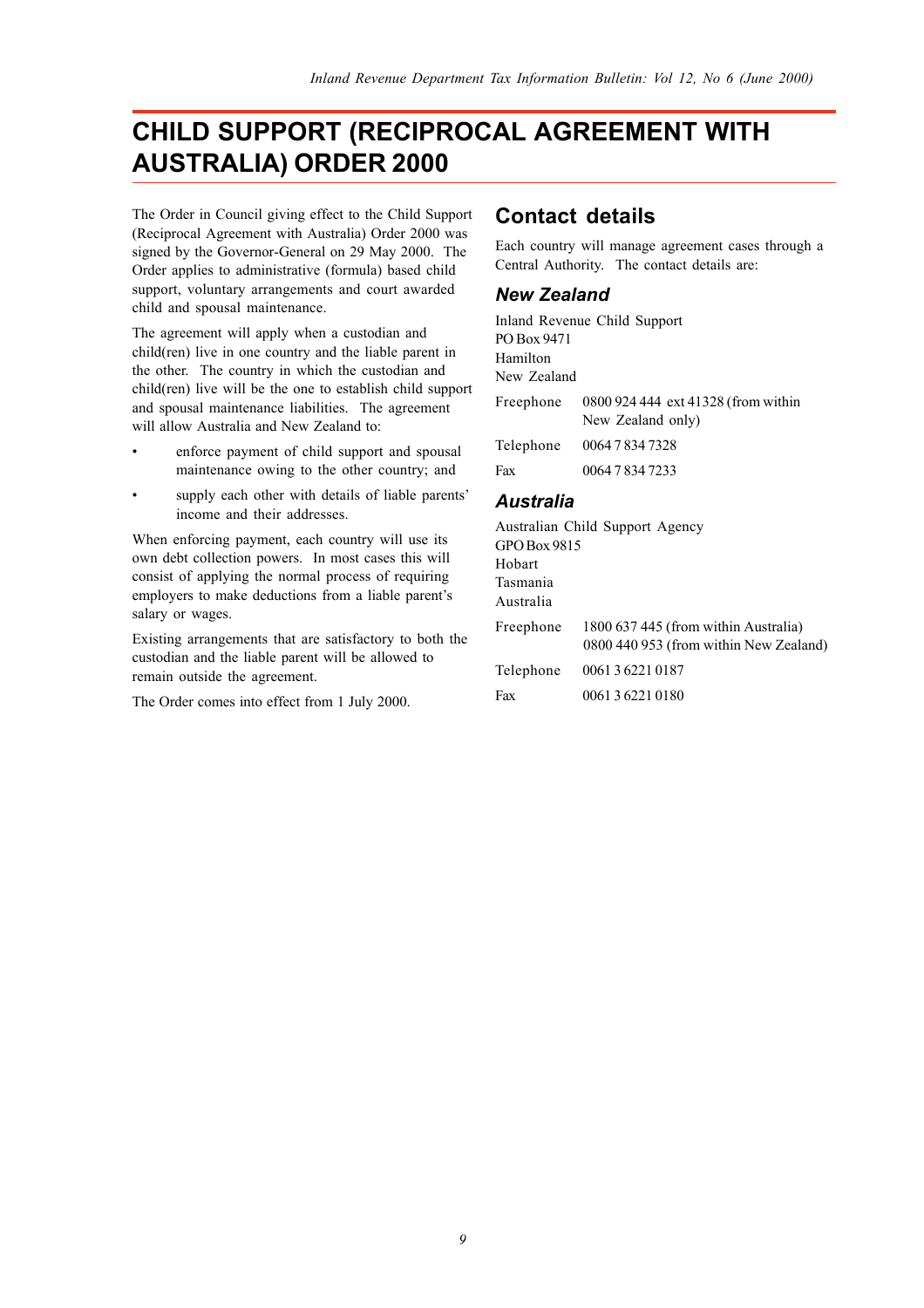# **LEGISLATION AND DETERMINATIONS**

This section of the *TIB* covers items such as recent tax legislation, accrual and depreciation determinations, livestock values and changes in FBT and GST interest rates.

# **BOAT LIFT STORAGE SYSTEMS – GENERAL DEPRECIATION DETERMINATION DEP45**

In *Tax Information Bulletin* Vol 12, No 4 (April 2000) on page 12 we published a draft general depreciation determination for boat lift storage systems. These are submersible devices that lift small boats clear of the water for cleaning, maintenance, and/or storage.

No submissions were received on the draft determination and the Commissioner has now issued the determination. It is reproduced below and may be cited as "Determination DEP45: Tax Depreciation Rates General Determination Number 45". The proposed new depreciation rate is based on the estimated useful life set out in the determination and a residual value of 13.5%.

# **GENERAL DEPRECIATION DETERMINATION DEP45**

This determination may be cited as "Determination DEP45: Tax Depreciation Rates General Determination Number 45".

#### **1. Application**

This determination applies to taxpayers who own the asset class listed below.

This determination applies to "depreciable property" other than "excluded depreciable property" for the 1999/2000 and subsequent income years.

#### **2. Determination**

Pursuant to section EG 4 of the Income Tax Act 1994 I hereby amend Determination DEP1: Tax Depreciation Rates General Determination Number 1 (as previously amended) by:

• Inserting into the "Leisure" industry category and the "Lifting" and "Transportation" asset categories, the general asset class, estimated useful life, and diminishing value and straight-line depreciation rates listed below:

| "Leisure" industry category, and<br>"Lifting" and "Transportation" asset<br>categories | <b>Estimated useful</b><br>life (years) | DV banded<br>dep'n rate $(\% )$ | <b>SL</b> equivalent banded<br>dep'n rate $(\% )$ |
|----------------------------------------------------------------------------------------|-----------------------------------------|---------------------------------|---------------------------------------------------|
| Boat Lift Storage System (Inflatable)                                                  |                                         | $22\%$                          | $15.5\%$                                          |

#### **3. Interpretation**

In this determination, unless the context otherwise requires, expressions have the same meaning as in the Income Tax Act 1994.

This determination is signed by me on the 1st day of June 2000.

#### **Martin Smith**

General Manager (Adjudication & Rulings)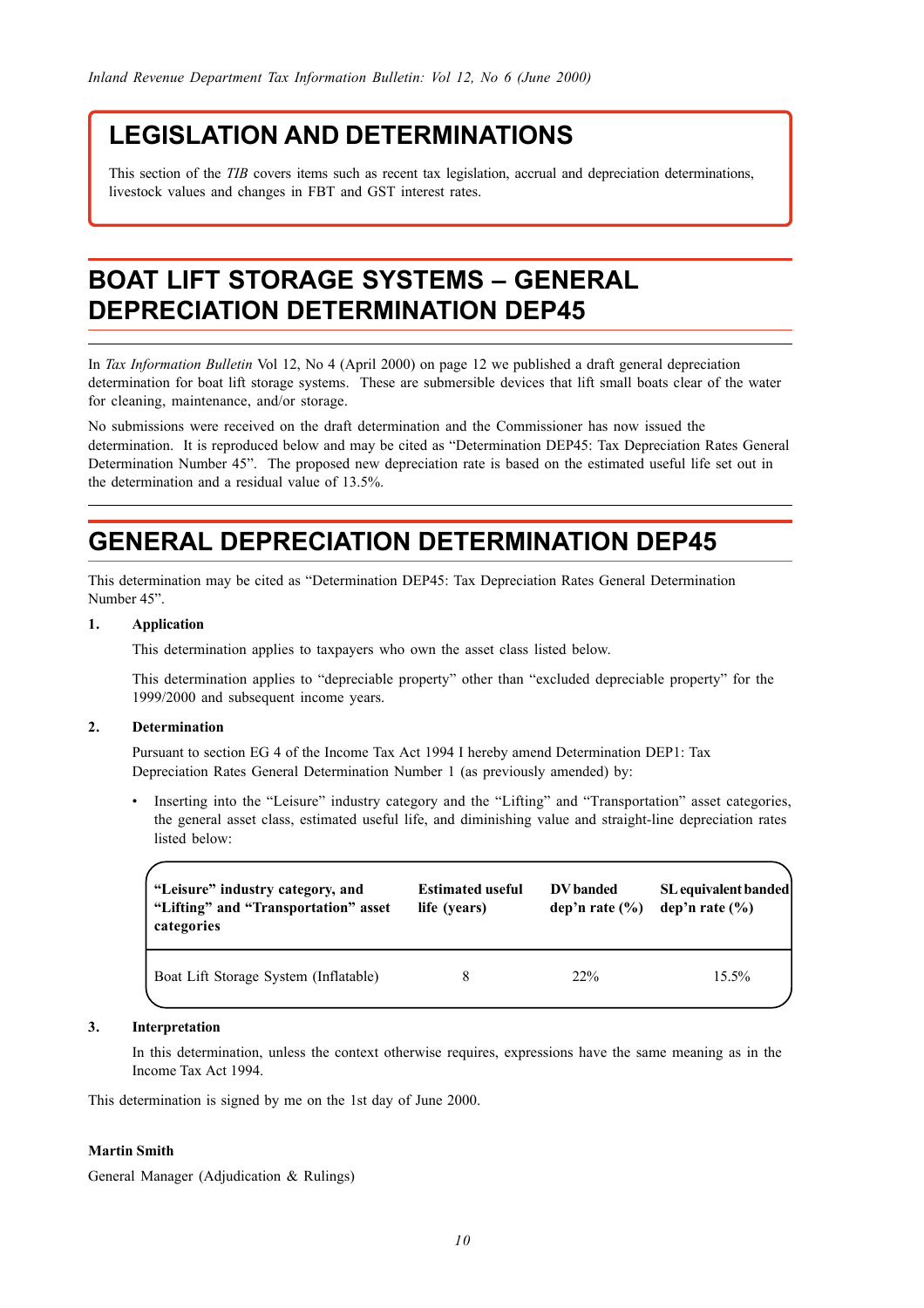# **NATIONAL AVERAGE MARKET VALUES OF SPECIFIED LIVESTOCK DETERMINATION 2000**

This determination may be cited as "The National Average Market Values of Specified Livestock Determination, 2000".

This determination is made in terms of section EL 8(1) of the Income Tax Act 1994 and shall apply to specified livestock on hand at the end of the 1999 – 2000 income year.

For the purposes of section EL 8(1) of the Income Tax Act 1994, the national average market values of specified livestock for the 1999 – 2000 income year are as set out in the following table.

# **National Average Market Values of Specified Livestock**

| <b>Type of Livestock</b> | <b>Classes of Livestock</b>                               | <b>Average Market</b><br>Value per Head |
|--------------------------|-----------------------------------------------------------|-----------------------------------------|
|                          |                                                           | \$                                      |
| <b>Sheep</b>             | Ewe hoggets                                               | 48                                      |
|                          | Ram and wether hoggets                                    | 46                                      |
|                          | Two-tooth ewes                                            | 60                                      |
|                          | Mixed-age ewes (rising three-year and four-year old ewes) | 50                                      |
|                          | Rising five-year and older ewes                           | 40                                      |
|                          | Mixed-age wethers                                         | 31                                      |
|                          | Breeding rams                                             | 131                                     |
| <b>Beef</b> cattle       | Beef breeds and beef crosses:                             |                                         |
|                          | Rising one-year heifers                                   | 360                                     |
|                          | Rising two-year heifers                                   | 569                                     |
|                          | Mixed-age cows                                            | 642                                     |
|                          | Rising one-year steers and bulls                          | 474                                     |
|                          | Rising two-year steers and bulls                          | 689                                     |
|                          | Rising three-year and older steers and bulls              | 844                                     |
|                          | Breeding bulls                                            | 1,631                                   |
| Dairy cattle             | Friesian and related breeds:                              |                                         |
|                          | Rising one-year heifers                                   | 400                                     |
|                          | Rising two-year heifers                                   | 749                                     |
|                          | Mixed-age cows                                            | 862                                     |
|                          | Rising one-year steers and bulls                          | 373                                     |
|                          | Rising two-year steers and bulls                          | 621                                     |
|                          | Rising three-year and older steers and bulls              | 805                                     |
|                          | Breeding bulls                                            | 1,133                                   |
|                          |                                                           |                                         |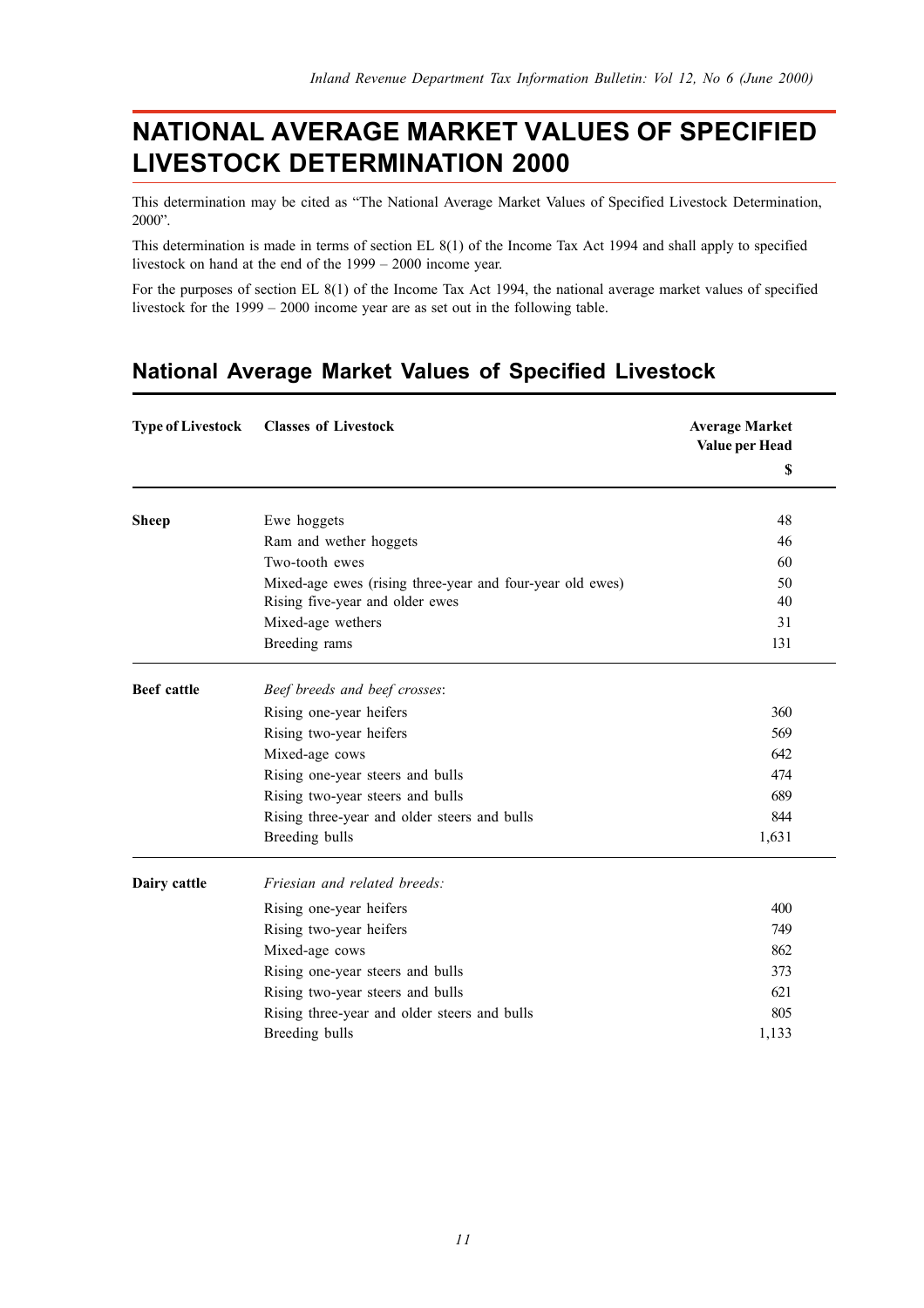| <b>Type of Livestock</b> | <b>Classes of Livestock</b>                                            | <b>Average Market</b><br>Value per Head |
|--------------------------|------------------------------------------------------------------------|-----------------------------------------|
|                          |                                                                        | \$                                      |
|                          | Jersey and other dairy cattle:                                         |                                         |
|                          | Rising one-year heifers                                                | 374                                     |
|                          | Rising two-year heifers                                                | 725                                     |
|                          | Mixed-age cows                                                         | 842                                     |
|                          | Rising one-year steers and bulls                                       | 249                                     |
|                          | Rising two-year and older steers and bulls                             | 473                                     |
|                          | Breeding bulls                                                         | 889                                     |
| Deer                     | Red deer:                                                              |                                         |
|                          | Rising one-year hinds                                                  | 197                                     |
|                          | Rising two-year hinds                                                  | 329                                     |
|                          | Mixed-age hinds                                                        | 384                                     |
|                          | Rising one-year stags                                                  | 243                                     |
|                          | Rising two-year and older stags (non-breeding)                         | 362                                     |
|                          | Breeding stags                                                         | 1,850                                   |
|                          | Wapiti, elk, and related crossbreeds:                                  |                                         |
|                          | Rising one-year hinds                                                  | 227                                     |
|                          | Rising two-year hinds                                                  | 363                                     |
|                          | Mixed-age hinds                                                        | 418                                     |
|                          | Rising one-year stags                                                  | 275                                     |
|                          | Rising two-year and older stags (non-breeding)                         | 398                                     |
|                          | Breeding stags                                                         | 1,753                                   |
|                          | Other breeds:                                                          |                                         |
|                          | Rising one-year hinds                                                  | 67                                      |
|                          | Rising two-year hinds                                                  | 117                                     |
|                          | Mixed-age hinds                                                        | 147                                     |
|                          | Rising one-year stags                                                  | 79                                      |
|                          | Rising two-year and older stags (non-breeding)                         | 129                                     |
|                          | Breeding stags                                                         | 388                                     |
| Goats                    | Angora and angora crosses (mohair producing):                          |                                         |
|                          | Rising one-year does                                                   | 49                                      |
|                          | Mixed-age does                                                         | 47                                      |
|                          | Rising one-year bucks (non-breeding)/wethers                           | 26                                      |
|                          | Bucks (non-breeding)/wethers over one year                             | 35                                      |
|                          | Breeding bucks                                                         | 162                                     |
|                          | Other fibre and meat producing goats (Cashmere or Cashgora producing): |                                         |
|                          | Rising one-year does                                                   | 33                                      |
|                          | Mixed-age does                                                         | 51                                      |
|                          | Rising one-year bucks (non-breeding)/wethers                           | 35                                      |
|                          | Bucks (non-breeding)/wethers over one year                             | 31                                      |
|                          | Breeding bucks                                                         | 162                                     |
|                          |                                                                        |                                         |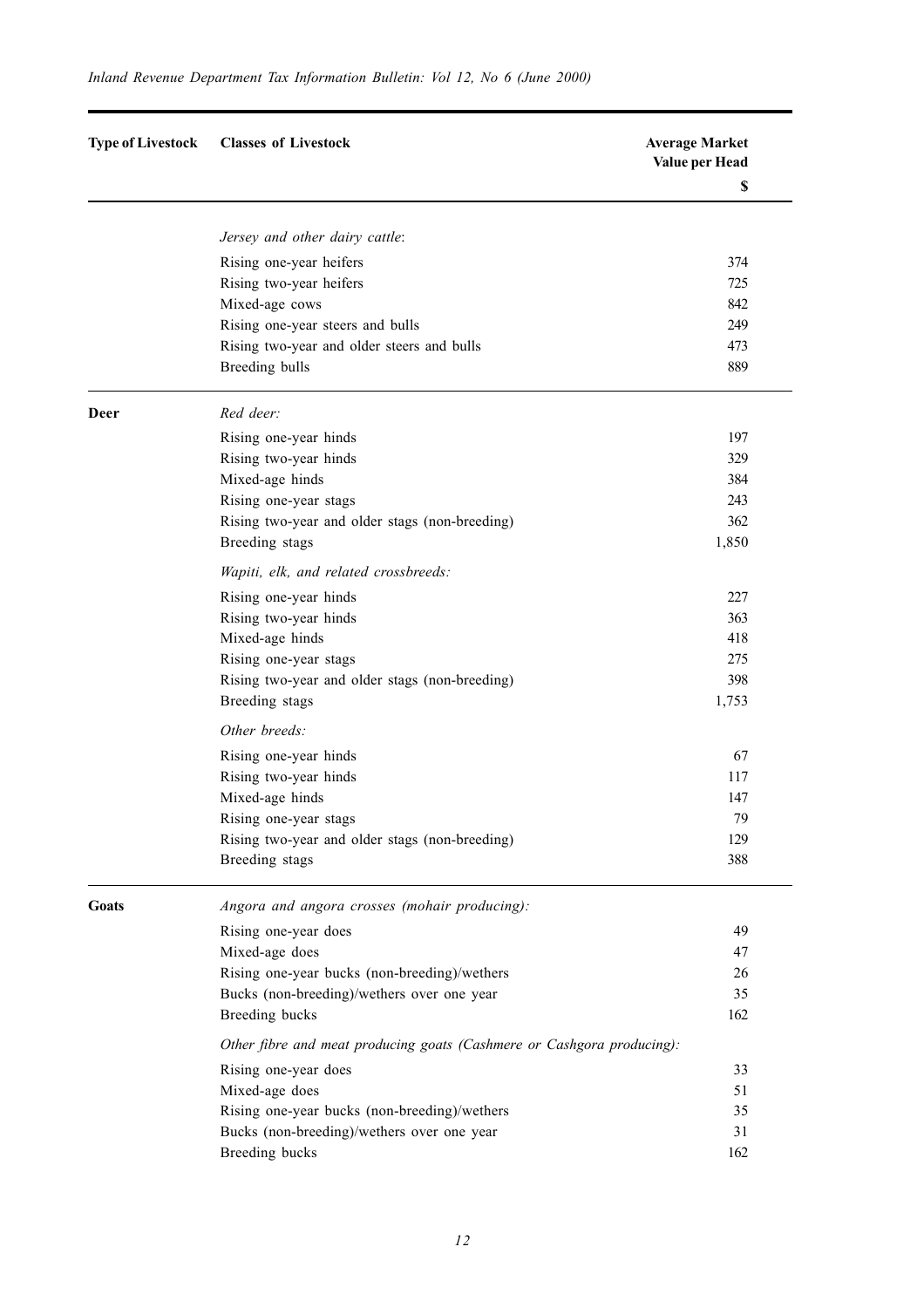| <b>Type of Livestock</b> | <b>Classes of Livestock</b>                               | <b>Average Market</b><br>Value per Head |
|--------------------------|-----------------------------------------------------------|-----------------------------------------|
|                          |                                                           | \$                                      |
|                          | Milking (dairy) goats:                                    |                                         |
|                          | Rising one-year does                                      | 102                                     |
|                          | Does over one year                                        | 154                                     |
|                          | Breeding bucks                                            | 163                                     |
|                          | Other dairy goats                                         | 102                                     |
| Pigs                     | Breeding sows less than one year of age                   | 212                                     |
|                          | Breeding sows over one year of age                        | 238                                     |
|                          | Breeding boars                                            | 281                                     |
|                          | Weaners less than 10 weeks of age (excluding sucklings)   | 47                                      |
|                          | Growing pigs 10 to 17 weeks of age (porkers and baconers) | 92                                      |
|                          | Growing pigs over 17 weeks of age (baconers)              | 138                                     |

This determination is signed by me on the 17th day of May 2000.

## **Martin Smith**

General Manager (Adjudication & Rulings)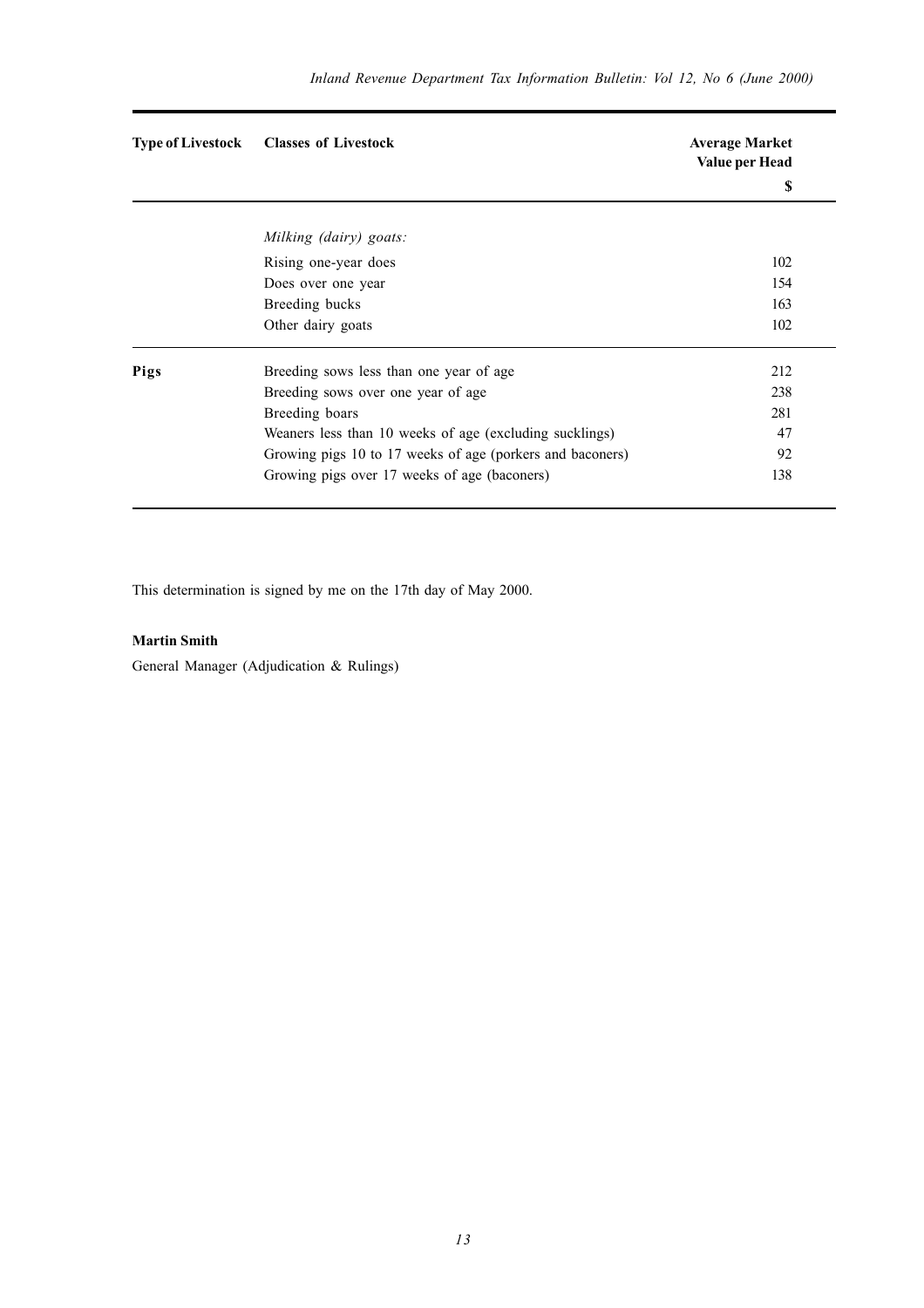# **QUESTIONS WE'VE BEEN ASKED**

This section of the *TIB* sets out the answers to some day-to-day questions that people have asked. We have published these as they may be of general interest to readers.

These items are based on letters we've received. A general similarity to items in this package will not necessarily lead to the same tax result. Each case will depend on its own facts.

# **DISPUTES PROCEDURES: THE COMMENCEMENT AND EXPIRY DATES OF A "RESPONSE PERIOD"**

## **Section 3(1) Tax Administration Act 1994 (TAA): Definition of "response period"**

We have been asked to clarify when is the last day for responding to a Notice of Proposed Adjustment (NOPA) issued by the Commissioner pursuant to the Disputes Resolution Process.

This interpretation applies to all notices issued on and after 1 September 2000.

"Response period" is defined in section  $3(1)$  as meaning the two month period starting on the date of issue of:

- a notice of proposed adjustment
- a notice of disputable decision
- a notice revoking or varying a disputable decision that is not an assessment
- a disclosure notice
- a notice from the Commissioner rejecting an adjustment proposed by a disputant
- a notice from the disputant rejecting an adjustment proposed by the Commissioner
- the date of issue of a disputant's statement of position
- the day immediately following the last day for the filing of a GST return for that period.

For the purposes of this item, all of the above will be referred to as "notices".

Although the question raised in this item is specifically in relation to the issue of a NOPA, the interpretations following will apply to any of the notices that come within the definition of "response period".

## **Date of issue**

The Commissioner considers that the date of issue is the date that the notice is sent or posted. It is the date that the notice physically leaves Inland Revenue or the taxpayer for delivery to the post office or external mailbox. Generally, this will be determined by the date on the notice which, it is assumed, will be that same date that the notice is actually sent. However, this is a rebuttable presumption.

If a taxpayer sends a notice by facsimile (fax), the date of issue will be the date the notice is transmitted (sent) by fax.

## **Month**

Neither "two month" period nor "month" are defined in the TAA or the Income Tax Act 1994 (ITA).

The word month is, however, defined in section 35(1) of the Interpretation Act 1999 as meaning a calendar month, and this meaning applies unless an enactment provides otherwise.

The definition of "response period" explicitly states that the response period **starts on** the date of issue. This means that the date of issue is included in the response period.

The last day of the two month response period is not the corresponding day (numerically) as the day the response period commenced. A last day that corresponds numerically to the date of issue (the commencement date) creates a time-span of two months and one day. The last day of the response period will be the day immediately preceding the day (numerically) corresponding with the date the response period commenced (*Migotti v Colvill* (1879) 4 CPD 233, 37 *Halsbury's Laws of England* (3rd Ed) 82, 83.)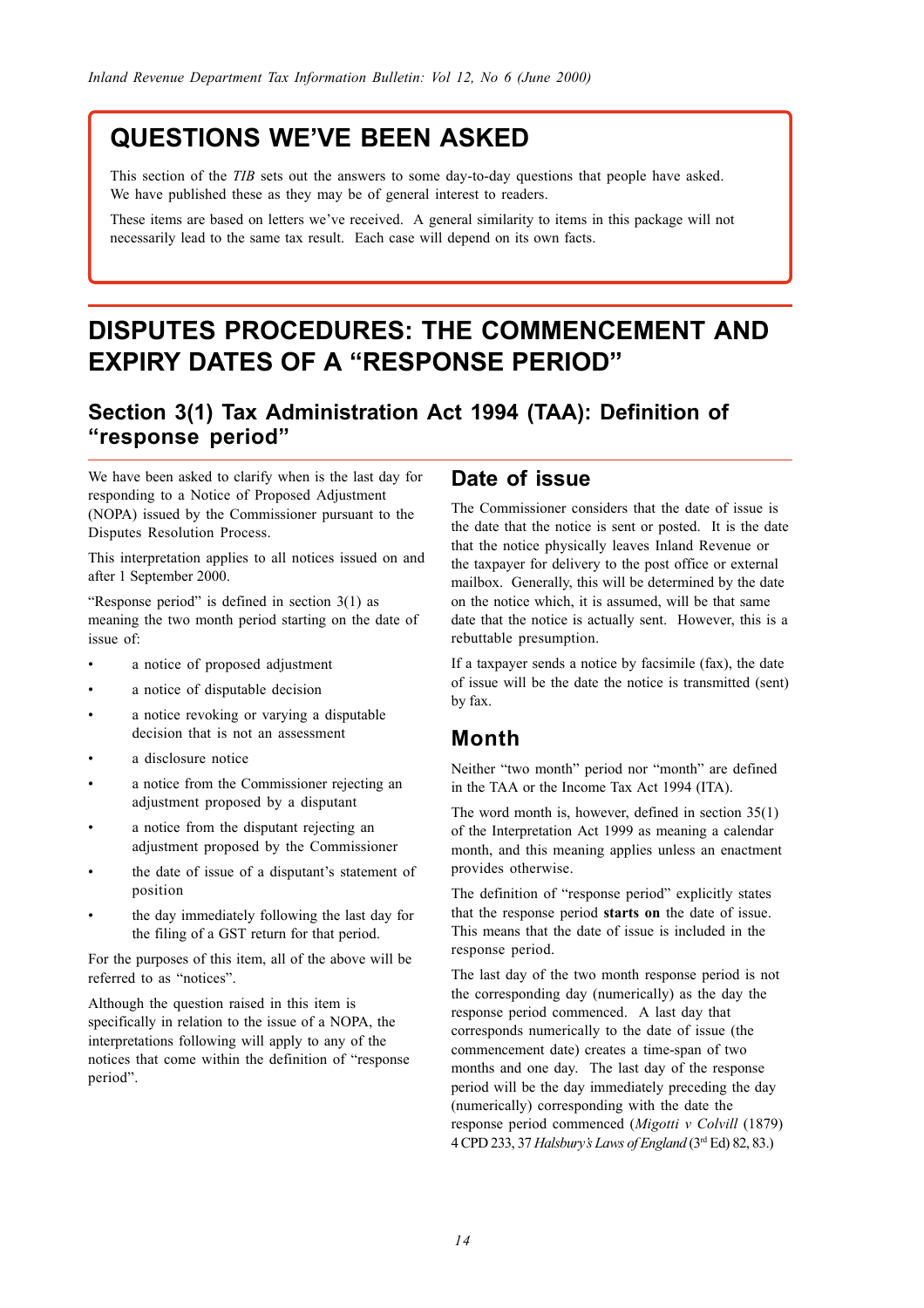As a practical example, where a NOPA is issued on 5 October 1999, the last day for responding to that notice is 4 December 1999.

Generally, the last day for responding to a NOPA will numerically be one number less than the date of issue. The exception to this is the month of February with 28 days and 29 in each leap year. Although unlikely, if a NOPA was issued on any of the days from 29 to 31 December inclusive, in each case the last day for responding to that NOPA would be 28 February, or 29 February if it is a leap year (the nearest day preceding the day numerically corresponding to the commencing day).

## **Holidays and non-working days**

On occasions, the last day for responding to a notice falls on a holiday or non-working day. "Working day" is defined in the Interpretation Act 1999 as a day of the week, other than:

- (a) A Saturday, a Sunday, Waitangi Day, Good Friday, Easter Monday, Anzac Day, the Sovereign's Birthday, and Labour Day; and
- (b) A day in the period commencing with 25 December in a year and ending with 2 January in the following year; and
- (c) If 1 January falls on a Friday, the following Monday; and
- (d) If 1 January falls on a Saturday or a Sunday, the following Monday and Tuesday:

The Interpretation Act 1999 states that, where the last day in a period of time is not a working day, the last day in that period will be the next working day.

For example, a NOPA is issued on 2 November 1999. The last day for responding would be 1 January 2000. As 1 and 2 January 2000 fall on a Saturday and Sunday, the holidays are observed on the following Monday and Tuesday, which are both non-working days. Therefore, the last day for responding to the NOPA is the next working day, that is 5 January 2000.

This item replaces statements to the contrary published in *Tax Information Bulletin* Vol 8, No 3 (August 1996).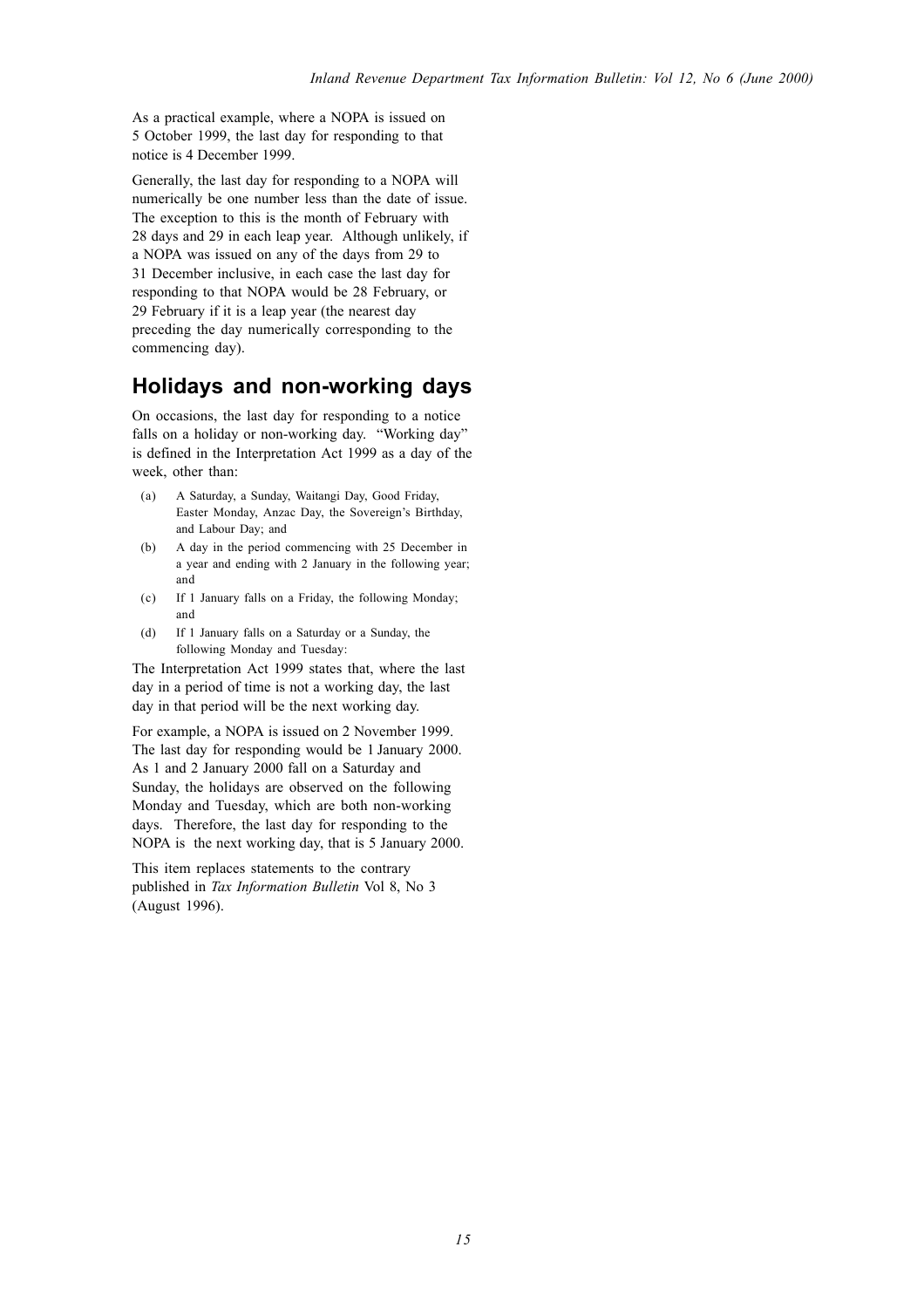# **LEGAL DECISIONS – CASE NOTES**

This section of the *TIB* sets out brief notes of recent tax decisions made by the Taxation Review Authority, the High Court, the Court of Appeal and the Privy Council.

We've given full references to each case, including the citation details where it has already been reported. Details of the relevant Act and section will help you to quickly identify the legislation at issue. Short case summaries and keywords deliver the bare essentials for busy readers. The notes also outline the principal facts and grounds for the decision. Where possible, we have indicated if an appeal will be forthcoming.

These case reviews do not set out Inland Revenue policy, nor do they represent our attitude to the decision. These are purely brief factual reviews of decisions for the general interest of our readers.

# **WHETHER OBJECTORS UNINCORPORATED BODIES FOR THE PURPOSES OF GST**

| Case:                 | James Holdsworth & Others y CIR                                         |
|-----------------------|-------------------------------------------------------------------------|
|                       | Colin Francis Hair & Others v CIR                                       |
|                       | William Newman & Others v CIR                                           |
| <b>Decision date:</b> | 2 June 2000                                                             |
| Act:                  | Goods and Services Tax Act 1985                                         |
| <b>Keywords:</b>      | Definition of unincorporated body,<br>taxable activity, value of supply |

## **Summary**

Justice Smellie found for the Commissioner on all three cases.

## **Facts**

#### *William Newman & Ors v CIR*

Farm land was owned by a "daughter's trust", a "son's trust", and William Newman as tenants in common as to a 1/3 share each. The 1/3 share owned by the daughter's trust was leased to William Newman. The land was farmed by a partnership between William Newman and the son's trust. The partnership was registered for GST. The profits of the partnership were split evenly between William Newman and the son's trust. In July 1991 all three owners sold the land to a company, Newman & Newman Limited.

Pursuant to section 51(4) of the Goods and Services Tax Act 1985 ("the Act") the Commissioner deemed the landowning objectors to be registered for GST. The objectors were assessed for output tax on 2/3 of the purchase price of the land as they owned a 2/3 share.

#### *James Holdsworth & Ors v CIR*

The farm land was owned as to  $\frac{1}{2}$  by James Holdsworth, 1/6 by Peter Holdsworth, 1/6 by Margaret Holdsworth and 1/6 by Rachel Chadwick. The land was farmed by a partnership comprising them all and was registered for GST. In August 1991 the owners sold the land to Peter Holdsworth as trustee for a company to be formed.

Pursuant to section 51(4) the Commissioner deemed the objectors to be registered for GST as an unincorporated body and assessed them for output tax on the purchase price of the land.

#### *Colin Francis Hair & Ors v CIR*

The farm land was owned as to 3/20 by Colin Hair, 5/20 by Lorna Hair and 12/20 by Colin Hair and Robert Briant as trustees of four different trusts. The land was farmed by the objectors in partnership with Taumutu Farm Limited and was known as the Taumutu Farm New Partnership. The partnership was registered for GST. In April 1994 the land was sold to a third party.

Pursuant to section 51(4) the Commissioner deemed the objectors to be registered for GST as an unincorporated body and assessed them for output tax on the purchase price of the land.

## **Decision**

Justice Smellie stated that the Act casts a very wide net and that it is entirely within the purpose of the Act that "associated persons" who act together to supply goods valued above the threshold of \$30,000 per annum should be taxed as a group. The taxing mechanism is that provided in the Act as the "unincorporated body".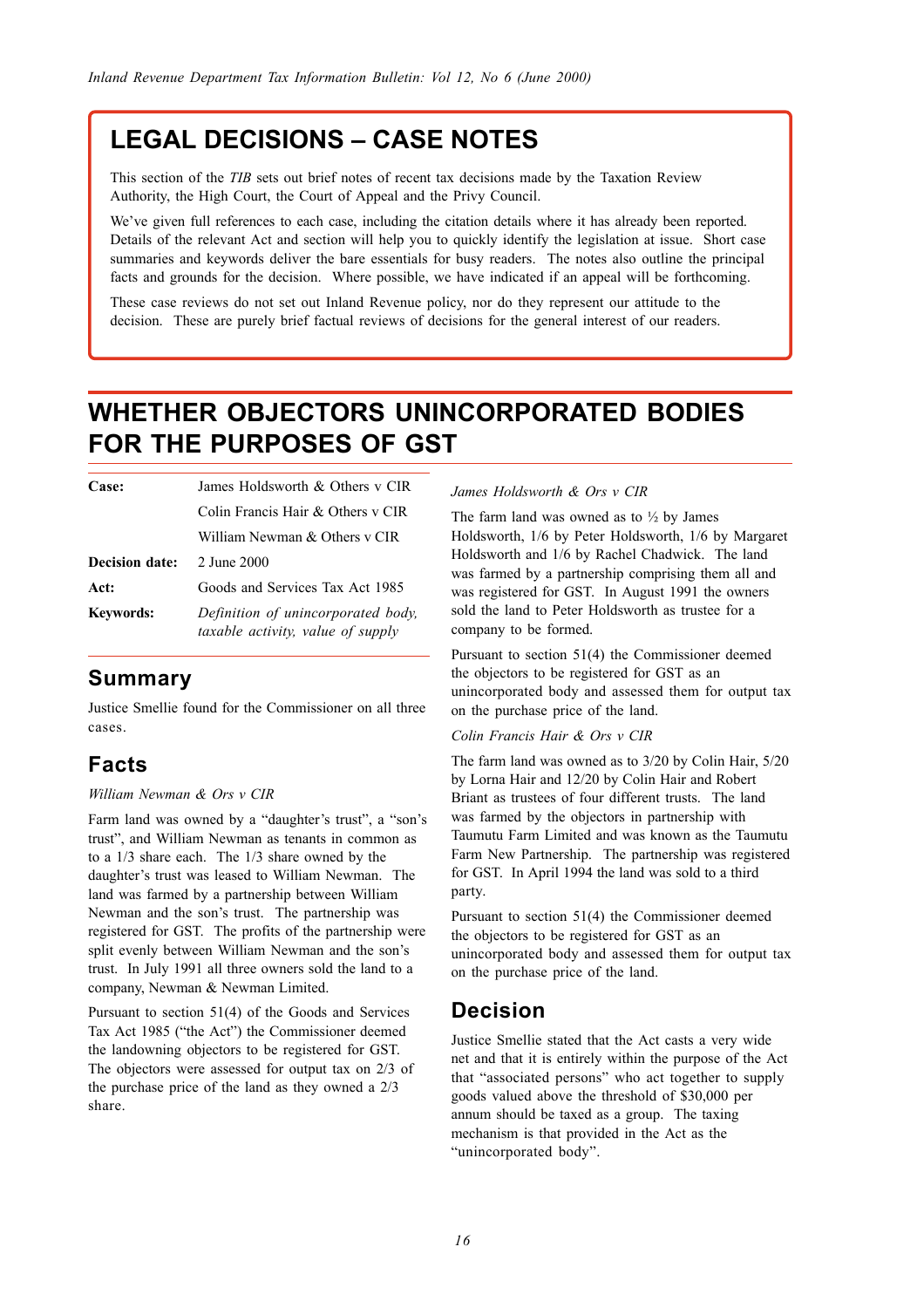He held that in each case, when looking at the contractual arrangements made by the objectors, there must have been agreement between the tenants in common to commit their respective interests in the land to the respective partnerships for the term of those partnerships and, as a necessary corollary, to restrict their individual rights of occupation and disposal. He went on to hold that the objectors were joint ventures and therefore unincorporated bodies pursuant to section 57 of the Act.

On the issue of "taxable activity" Justice Smellie held that the Court of Appeal decision in *CIR v Bayly* (1998) 18 NZTC 14,073 applies directly and that a taxable activity was being carried on.

Justice Smellie held that the value of supply in all cases was over the threshold.

# **WHETHER LATE PAYMENT CHARGE ON INSURANCE PREMIUMS WAS INTEREST AND TAXABLE, OR ADDITIONAL PREMIUMS AND TAX EXEMPT**

(**Note:** This decision relates to pre-1990 tax years as the section in question was amended for later years)

| Case:                 | Colonial Mutual Life Assurance<br>Society Ltd v CIR   |
|-----------------------|-------------------------------------------------------|
| <b>Decision date:</b> | 18 May 2000                                           |
| Act:                  | Income Tax Act 1976                                   |
| <b>Keywords:</b>      | Income tax, insurance, interest on<br>overdue premium |

## **Summary**

In a split decision, the Court of Appeal considered that the additional charge was not taxable.

# **Facts**

This was an appeal from *Colonial Mutual Life Assurance Society Ltd v CIR* (1999) 19 NZTC 15,375.

When policyholders in Colonial Mutual Life Assurance Society Ltd ("CML") did not pay their premiums on time, CML charged an additional sum. This amount was described by CML in its policy documents as "interest".

The Commissioner took the view that the additional charge was interest and taxable. CML took the view it was additional premium and tax exempt.

The High Court took the Commissioner's view and upheld the assessment.

## **Decision**

#### **Majority reasons:**

Richardson P considered that the relevant section 204 of the ITA 1976 created a code and that there were two principle income flows to CML under that section. "(T)he interest is an adjustment in relation to the premium payable contractually charged because of the delay in payment and made on a daily basis". He considered it took on the same character as the premium and noted that both interest and premium were calculations of time value of money.

Henry J also considered section 204 to be a code and thought that interest on premiums did not come within the concept of an "investment" by CML. Nor was it "gross revenue" as the Act did not contemplate a method by which expenditure to gain the revenue could be deducted and therefore was premium income. He rejected an argument by the Commissioner that the interest was not calculated by reference to risk assessment (mortality) and therefore not premium, saying the extra charge was part of meeting the "overall risk obligations" and "in substance it is part of the premium".

Blanchard J also considered section 204 to be a code with two business activities within its ambit: insurance and investment. While accepting there may be sources of "gross revenue" for CML outside these two activities, His Honour did not consider that there was an investment (although he did accept there was a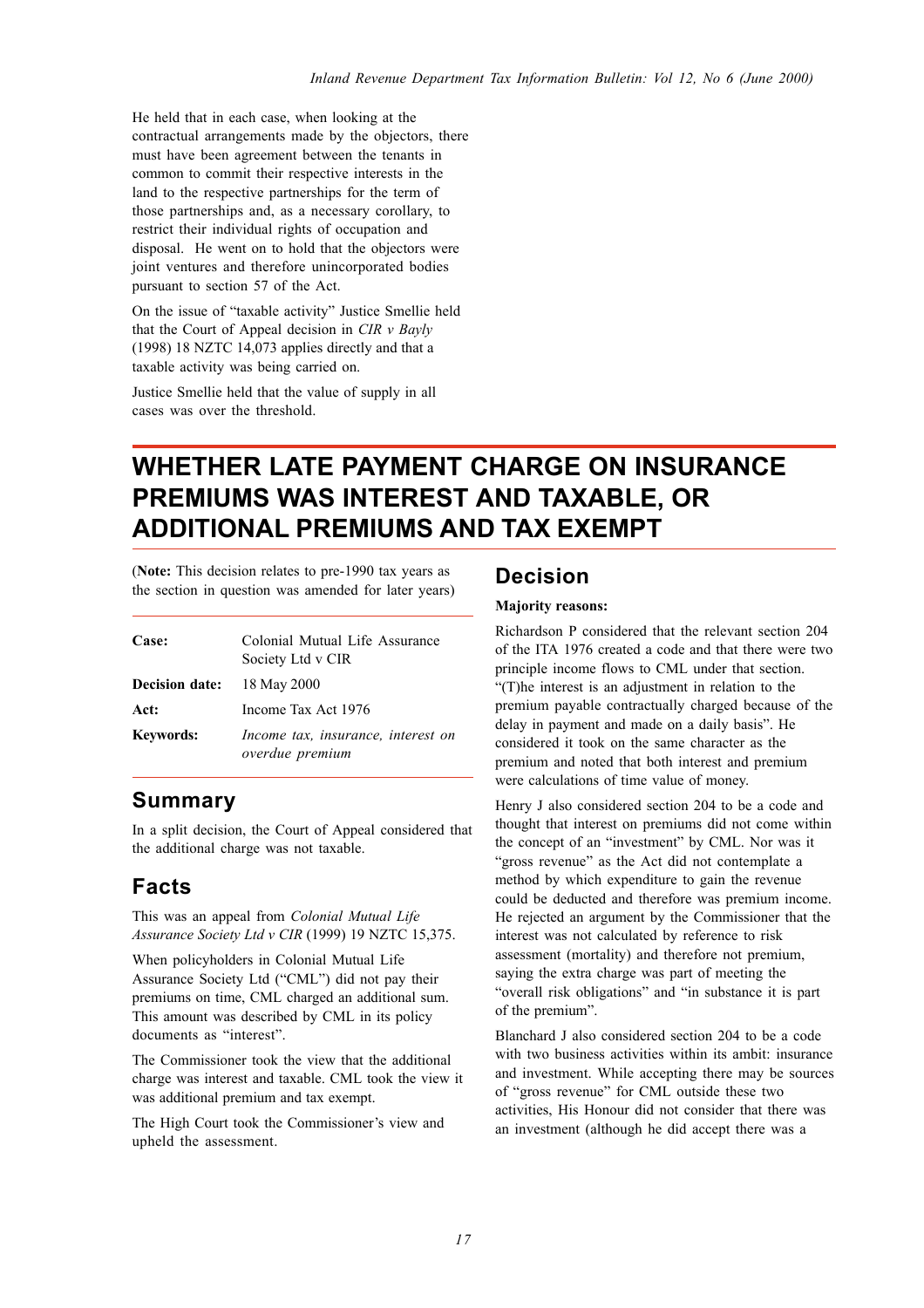debt) by CML. He said, "payments to purchase or keep up a life policy are tax exempt payments which are intended to be invested by the insurer". The interest is paid as part of maintaining the policy and thus is akin to a premium.

#### **Minority decisions:**

Gault J considered the interest was taxable and relied, in part, on a previous decision of the Court of Appeal (*Cmr of Taxes v AMP* (1902) 22 NZLR 445). He also considered that interest could create a debt. His Honour found influential the contract between CML and the policy holder that treated the sum paid as interest, and accepted that interest recognises the time value of money unpaid without making that interest the same character as the principle sum (in this case the overdue premium) on which the interest is paid. Finally, he accepted that such interest was within the definition of "gross revenue" for section 204 and highlighted that there was provision to allow deductions for expenses incurred in creating such "gross revenue".

Thomas J agreed with Gault J that the AMP case was directly on point and should not be overturned. After discussing that case he went on to accept the interest was payable on a debt (the unpaid premium). His Honour considered the interest to represent income to CML and then went on to consider what its nature was. Rejecting taxation by economic equivalence, Thomas J considered the words of the section and accepted the presence of an inclusive definition of "gross revenue" which could include income from other than premiums and investments. However, he was concerned that there was no provision for deductibility of direct expenses in earning that third source of income (although he conceded it would be deductible as indirect expenses). He went on to consider Parliament's intent as reflected in the section, giving eight reasons to conclude that the interest was investment income and therefore taxable.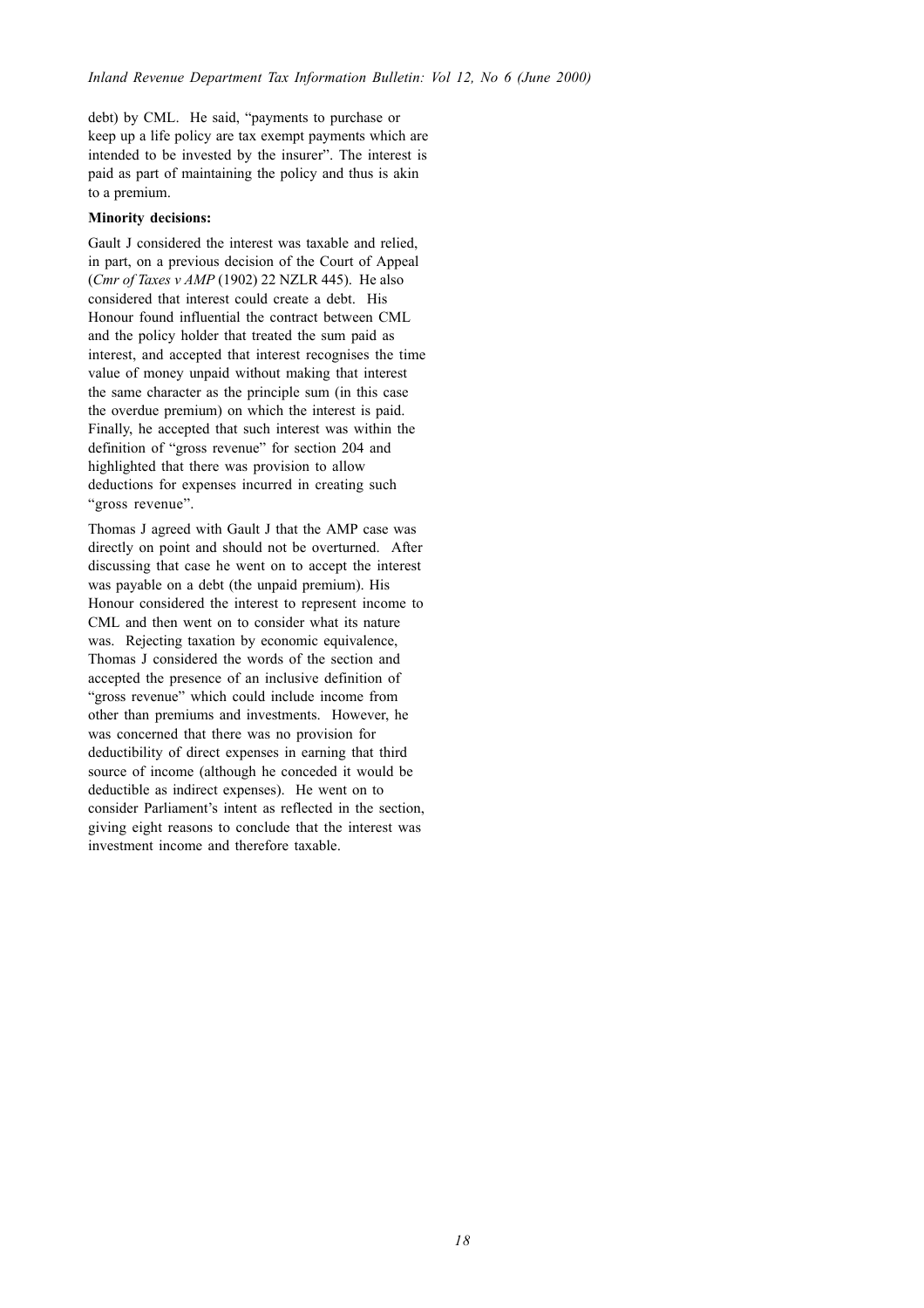# **GST ON FEES FOR ADMINISTRATIVE SERVICES; COMMISSIONER NOT ENTITLED ON APPEAL TO CHANGE BASIS ON WHICH ASSESSMENTS WERE MADE; APPELLATE COURT JURISDICTION CONFINED TO CASE STATED**

| Case:                 | F B Duvall Limited v CIR                                                                              |
|-----------------------|-------------------------------------------------------------------------------------------------------|
| <b>Decision date:</b> | 17 May 2000                                                                                           |
| Act:                  | Goods and Services Tax Act 1985                                                                       |
| <b>Keywords:</b>      | GST, output tax, scope of appeal,<br>change of grounds on appeal,<br>jurisdiction of appellate court. |

## **Facts**

The objector was a loss company controlled by J G Russell and was part of his tax avoidance scheme. This case related to seven six month GST periods (the first ending 31 August 1987, the last 31 August 1990, both dates inclusive). During the relevant periods the objector received administration fees from various subsidiary companies. The Commissioner calculated GST payable on those fees. Notices of assessment expressed themselves as being in respect of total supplies made by the objector for the particular periods.

In a judgment reported at (1993) 15 NZTC 5,159 the TRA found for the Commissioner. There were no discussions of the supplies received by the objector and of its input tax credits.

The objector appealed to the High Court and the case was heard four years after the TRA decision. However, by then the Commissioner had concluded that the appeal had to be allowed. Baragwanath J noted that the appeal was to be allowed by consent and considered that the main issue for him to determine was upon what ground.

The Commissioner contended that no services were supplied by the objector and so no GST arose. The reason for this was to provide a stepping stone to a contention that the objector was not entitled to input tax credits. The objector submitted that it was not open for the Commissioner to raise this argument and further that the services it supplied were financial and therefore exempt from GST. Baragwanath J concluded that the Commissioner's contention was open to consideration and that there was no reason why the parties should not reverse their position on appeal. His Honour further held that no services were supplied by the objector in return for the administration charge.

Following the High Court judgment the Commissioner made zero assessments, which, while allowing for the wrongly allowed output tax, also rejected input tax

credits. This was challenged by the objector but was upheld by two further judgments of Baragwanath J: ((1999) 19 NZTC 15,039 and (1999) 19 NZTC 15,515).

## **Decision**

Richardson P, delivering the Court of Appeal's judgment, concluded that the Commissioner was not entitled to change the stance he had taken in making the assessments and had pursued before the TRA, namely, that the administration charges were in respect of taxable supplies assessable for output tax. His Honour further held that the High Court lacked jurisdiction to hear and determine the Commissioner's new argument that the objector had not supplied any services and then in subsequent judgments to determine that the objector was not entitled to input tax credits.

Richardson P firstly considered that it was difficult to see any justification for the High Court to go beyond the consent and beyond formally allowing the appeal. Secondly, it was not open for the Commissioner to assert the contrary of the basis on which the assessments had been made and objected to. All of the notices of assessment asserted that that objector had supplied services. The TRA had upheld the view that the administration charges were taxable supplies. On appeal the Commissioner was confined to the stance he had taken and which had been upheld by the TRA and the attempt to assert the opposite, that no supply of services had been made, was outside the Commissioner's actual assessments of output tax.

Further, the High Court was hearing an appeal on questions of law or fact in terms of the case stated by the TRA. The case stated confined the High Court, and the Commissioner was not entitled to change his stance. The High Court exceeded its jurisdiction in allowing the Commissioner to do so and in hearing and determining the appeal as it did. Finally, input tax credits were not at issue in the assessments or in the hearing before the TRA. The whole focus was on output tax. The appeal was therefore allowed and the orders made by the High Court, beyond the original allowing of the appeal by consent, were quashed.

However, the Court of Appeal indicated that the Commissioner may be able to make further assessments in respect of the input tax credits, notwithstanding the prima facie time bar.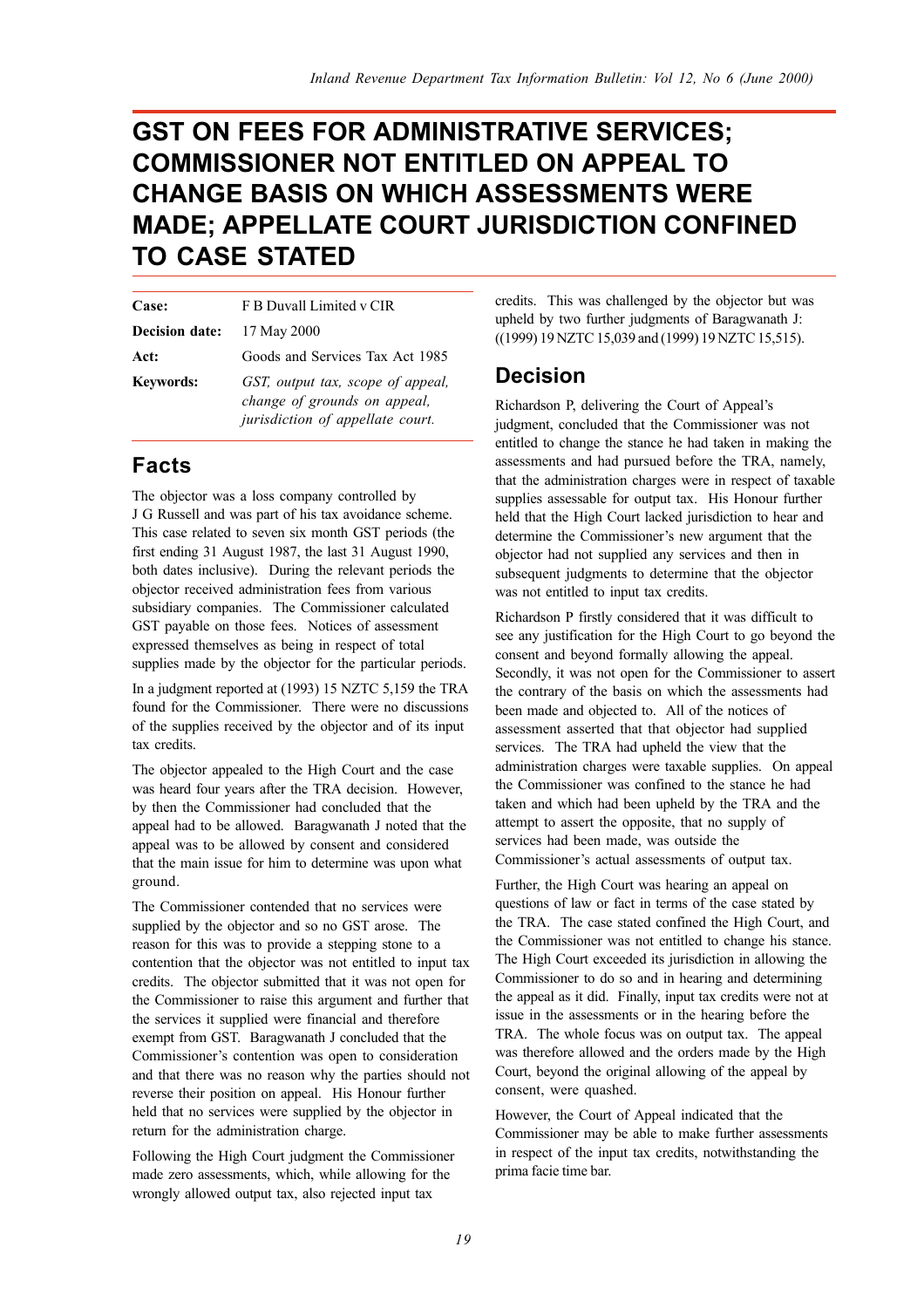# **WHETHER TAXPAYER'S PAYMENT OF ACCRUED STAFF LIABILITIES WAS A CAPITAL OR REVENUE EXPENSE**

| Case:                              | CIR v New Zealand Forest Research<br>Institute Ltd |  |
|------------------------------------|----------------------------------------------------|--|
| <b>Decision date:</b> 12 June 2000 |                                                    |  |
| Act:                               | Income Tax Act 1976                                |  |
| <b>Keywords:</b>                   | Capital expenditure or revenue<br>expenditure      |  |

# **Summary**

The Commissioner was successful in his appeal from the Court of Appeal.

# **Facts**

With effect from 1 July 1992 New Zealand Forest Research Institute ("NZFRI") acquired from the Crown certain assets and the Crown's business related to forest research. Under the transfer agreement NZFRI was obliged to pay a price for those assets that was determined having regard to the relative values of assets and liabilities associated with the Crown's forest research establishment.

Under the transfer agreement NZFRI assumed certain liabilities from the Crown with effect from the transfer date. Those included liabilities that related to the business or activity carried on by the Ministry of Forestry before the transfer date or to the transfer or employment of any employee of the Ministry on the terms on which any employee was previously employed.

The Crown was obliged to adjust the purchase price for the assets transferred to NZFRI by an amount determined having regard to "accrued staff liabilities" —essentially for different types of leave pay that employees of the Crown had become entitled to before the business and asset transfer to NZFRI.

A sum of \$1.97 million was determined to be the value of accrued staff liabilities and the price to be paid by NZFRI for the Crown's business and assets was calculated having regard to that sum.

Under the Crown Research Institutes Act 1992 ("CRI Act") certain provisions were enacted to the effect that employees of the Crown would become employees of CRIs. In accordance with the CRI Act and its employment contracts, NZFRI recognised transferring employees as being entitled to certain paid leave with effect from 1 July 1992.

During the succeeding year NZFRI paid \$836,978 on account of leave that was due to employees it engaged from 1 July 1992, in terms of their employment contracts.

The Commissioner disallowed the deduction of that amount on the basis that it was an item of capital and not deductible to NZFRI.

In the High Court Justice Salmon found in favour of the Commissioner. The taxpayer appealed to the Court of Appeal.

The Court of Appeal found in favour of the taxpayer and reversed the finding of the High Court.

The Court found that, firstly, the payments were made as remuneration paid by the taxpayer to its employees in respect of leave taken during the first income year of the company ending 30 June 1993.

Secondly, remuneration for leave has all the attributes of revenue character payments.

Thirdly, the payments in question were not made in the discharge of a liability to pay a quantified sum as at the commencement of the year 1 July 1992. The employees' rights and the taxpayer's obligations to them were as provided for in the collective employment contract and section 41 of the CRI Act.

Fourthly, in terms of section 41, the employment contract of every transferring employee is "deemed to have been unbroken" and the employee's period of service with the Crown is "deemed to have been a period of service with the Crown Research Institute". Therefore, any payment in respect of leave paid by the taxpayer is not in respect of service to another employer, that is the Crown.

Fifthly, the \$836,978 payment was not paid by the taxpayer in discharge of the Crown's accrued liability to the employees. The payment was made pursuant to the contract of employment as affected by section 41 and not pursuant to the transfer agreement. In this regard, the case is clearly distinguishable from *Royal Insurance Company, Tata Hydro-Electric Agencies Limited (Bombay), Bombay Presidency and Eden* and *Nicholls and Others*.

Sixthly, by statute the pre-1 July 1992 service of the transferring employees is deemed to have been unbroken service with the company. The contract of employment must be accorded that status and given that effect for all purposes including tax purposes.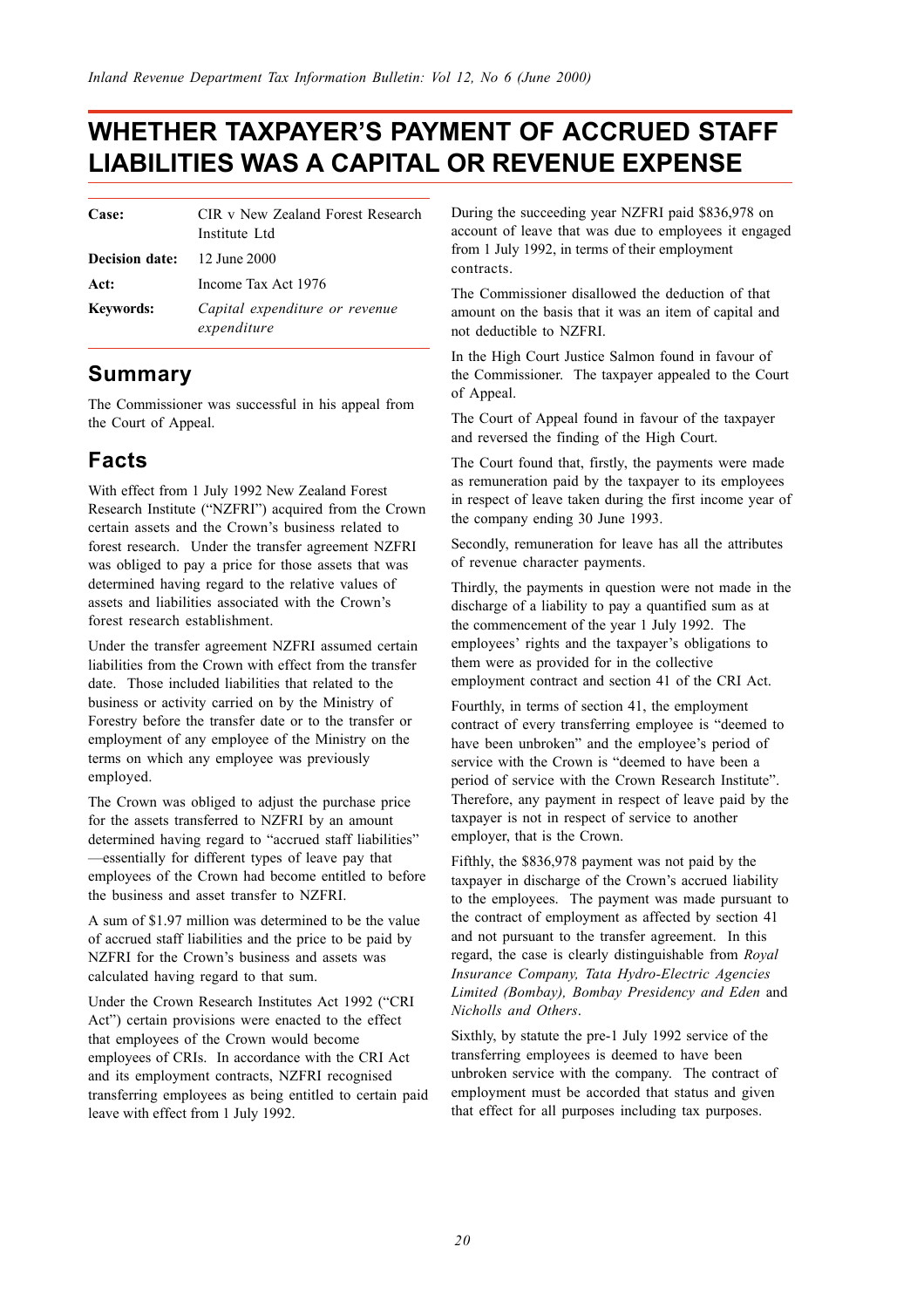On this point, the Court stated that given the purpose, scheme and scope of the income tax legislation and the significance to the revenue and to the economy, and the tax treatment of employment as a source of income, deductions in arriving at business profits, collection responsibilities (for example PAYE) and special arrangements (for example fringe benefit tax), there is much force in the argument that the Income Tax Act is "an enactment … relating to the employment of each such employee".

Finally, the Court found that the expenditure was incurred and paid in carrying on a business for the purposes of gaining and producing assessable income for the taxpayer. It was paid pursuant to the employment contract because the employees are deemed to have worked for the taxpayer for the pre-1 July 1992 periods involved.

# **Decision**

The Privy Council found in the Commissioner's favour reversing the Court of Appeal's decision.

Simply, the Board held that the payments were capital expenditure being part of what was paid for the acquisition of the assets for the business. The Board stated that there can be no doubt that the discharge of the vendor's liability to a third party, whether vested or contingent, can be part of the purchase price. It does not matter that the payment is not made at once but pursuant to an arrangement whereby the purchaser agrees to be substituted as debtor to the third party.

It also does not matter that the payments would be income in the hands of the third party recipient. The case of *Royal Insurance v Watson* was directly on point with the Commissioner's case being stronger in this instance because the payments in issue were clearly attributable to services rendered to the Crown and, but for the sale of the business, would have been obligations of the Crown.

The Board did point out that there could be a case where there is no obligation on the part of a purchaser of a business to make such payments and payments are made by the purchaser. In such a case the payments would be additional remuneration for services performed for the new employer and will be a revenue expense. In this case, however, the finding of fact by the High Court Judge was that NZFRI was obliged to make the payments both as a result of statute and as a result of the bargain contained in the transfer agreement.

In regards to the application of section 41 of the CRI Act, the Board found that the Court of Appeal's construction gave section 41 too wide a meaning. The Board favoured a narrower construction of section 41 in that the rights (particularly as affected by their length of continuous service) of the employees as against NZFRI are to be determined as if they had always been employed by NZFRI. This does not mean that this assumption is to be applied to the Crown/NZFRI relationship. Nor can the assumption be applied to the effect of the transfer agreement upon NZFRI's liability for tax.

Finally the Board stated that there can be no doubt that if the Crown had been a taxable entity and had itself paid the accrued staff liabilities then they would have been deductible revenue expenses. The ascertainment of the income year in which the Crown would have been entitled to deduct the payments is irrelevant.

The conclusion is that NZFRI's acceptance of liability to pay the accrued staff liabilities was a capital expense.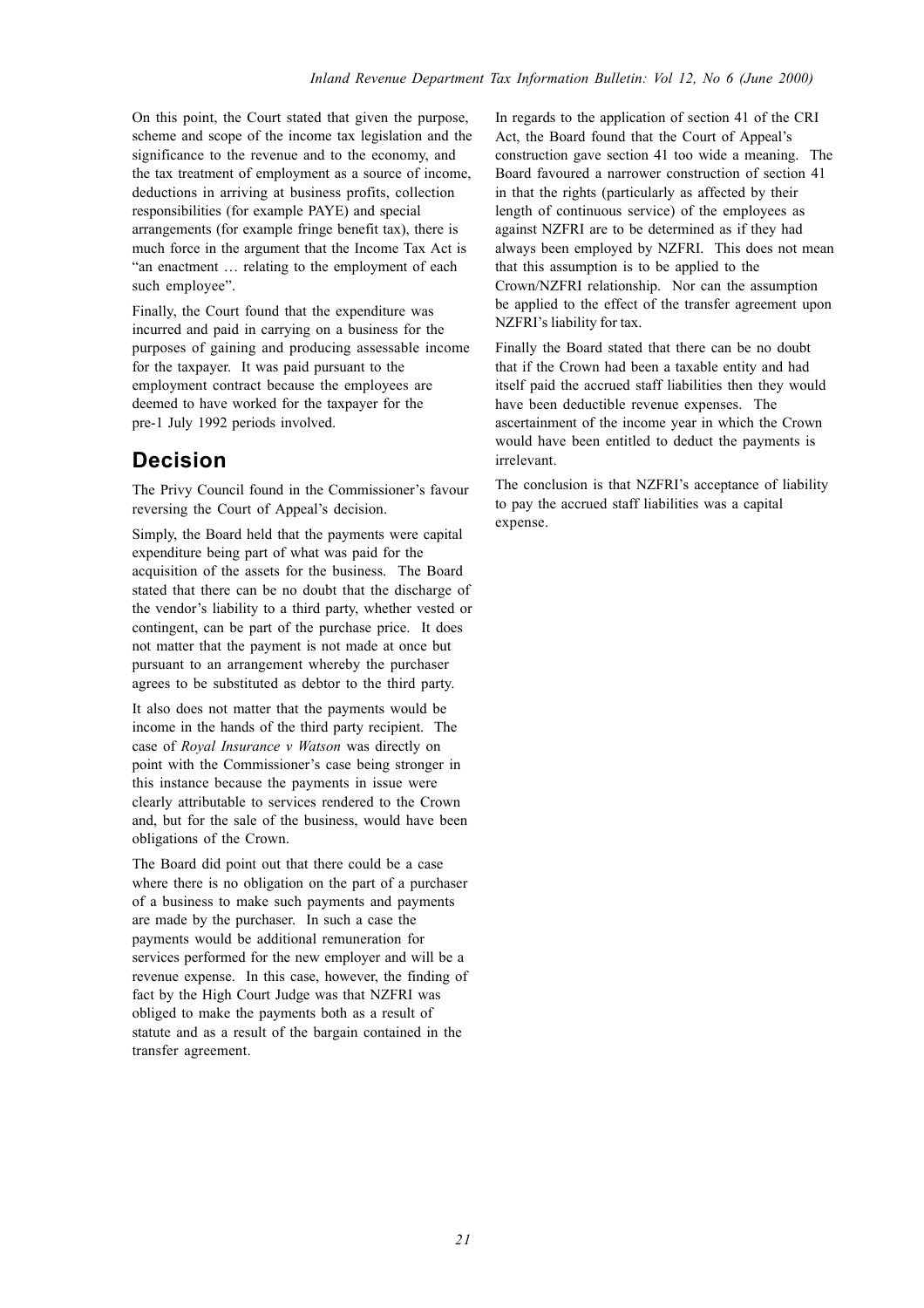*Inland Revenue Department Tax Information Bulletin: Vol 12, No 6 (June 2000)*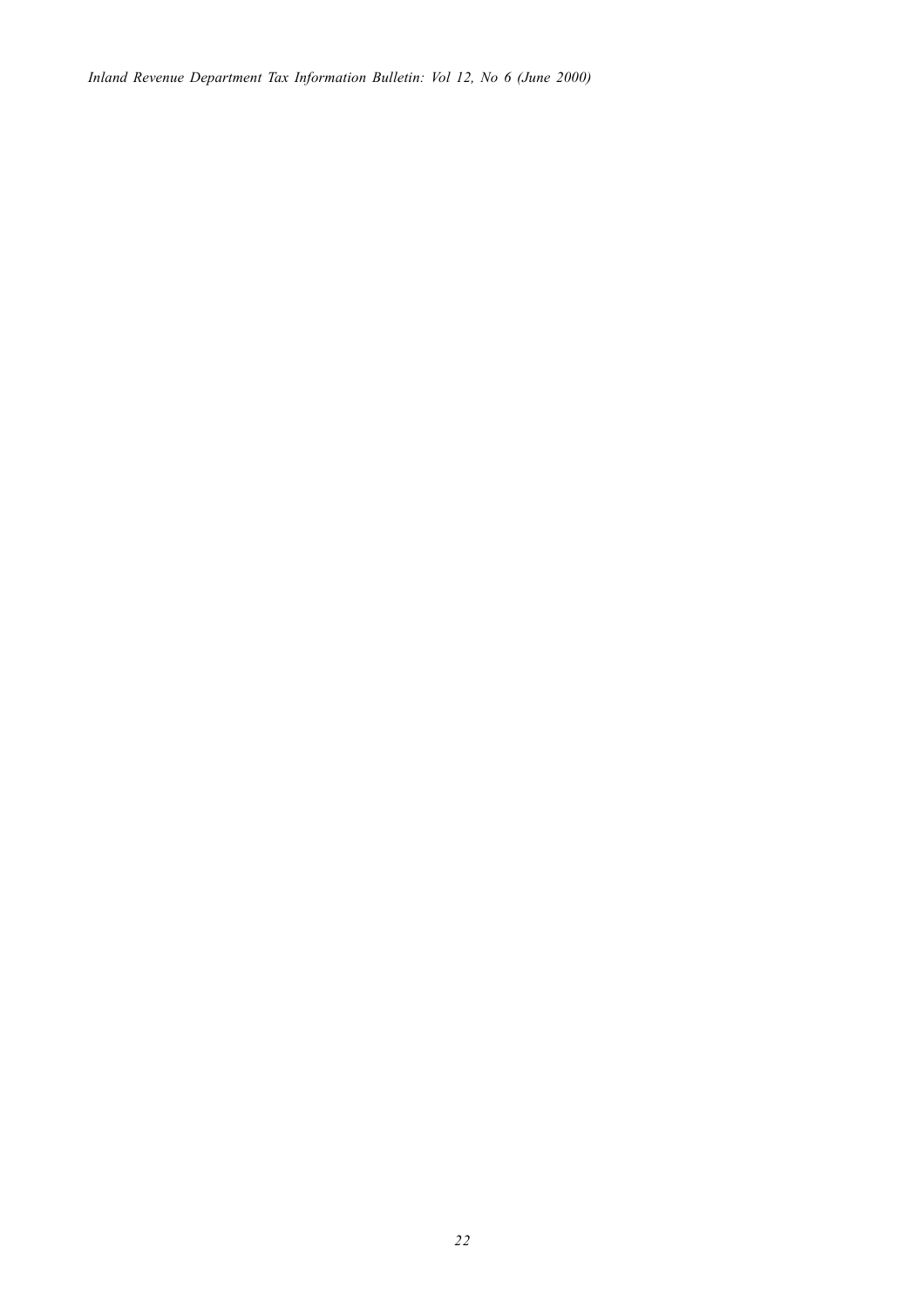# **REGULAR FEATURES**

# **DUE DATES REMINDER**

## **July 2000**

5 Employer monthly schedule: **large employers** (\$100,000 or more PAYE and SSCWT deductions per annum)

• *Employer monthly schedule IR 348* due

Employer deductions: **large employers** (\$100,000 or more PAYE and SSCWT deductions per annum)

- *Employer deductions IR 345* or *IR 346* form and payment due
- 7 Provisional tax instalments due for people and organisations with a March balance date
- 20 Employer deductions: **large employers** (\$100,000 or more PAYE and SSCWT deductions per annum)
	- *Employer deductions IR 345* or *IR 346* form and payment due

Employer deductions and Employer monthly schedule: **small employers** (less than \$100,000 PAYE and SSCWT deductions per annum)

- *Employer deductions IR 345* or *IR 346* form and payment due
- *Employer monthly schedule IR 348* due
- FBT return and payment due
- 31 GST return and payment due

## **August 2000**

- 7 Employer monthly schedule: **large employers** (\$100,000 or more PAYE and SSCWT deductions per annum)
	- *Employer monthly schedule IR 348* due

Employer deductions: **large employers** (\$100,000 or more PAYE and SSCWT deductions per annum)

- *Employer deductions IR 345* or *IR 346* form and payment due
- 21 Employer deductions: **large employers** (\$100,000 or more PAYE and SSCWT deductions per annum)
	- *Employer deductions IR 345* or *IR 346* form and payment due

Employer deductions and Employer monthly schedule: **small employers** (less than \$100,000 PAYE and SSCWT deductions per annum)

- *Employer deductions IR 345* or *IR 346* form and payment due
- *Employer monthly schedule IR 348* due
- 31 GST return and payment due

*These dates are taken from Inland Revenue's* Smart business tax due date calendar 2000—2001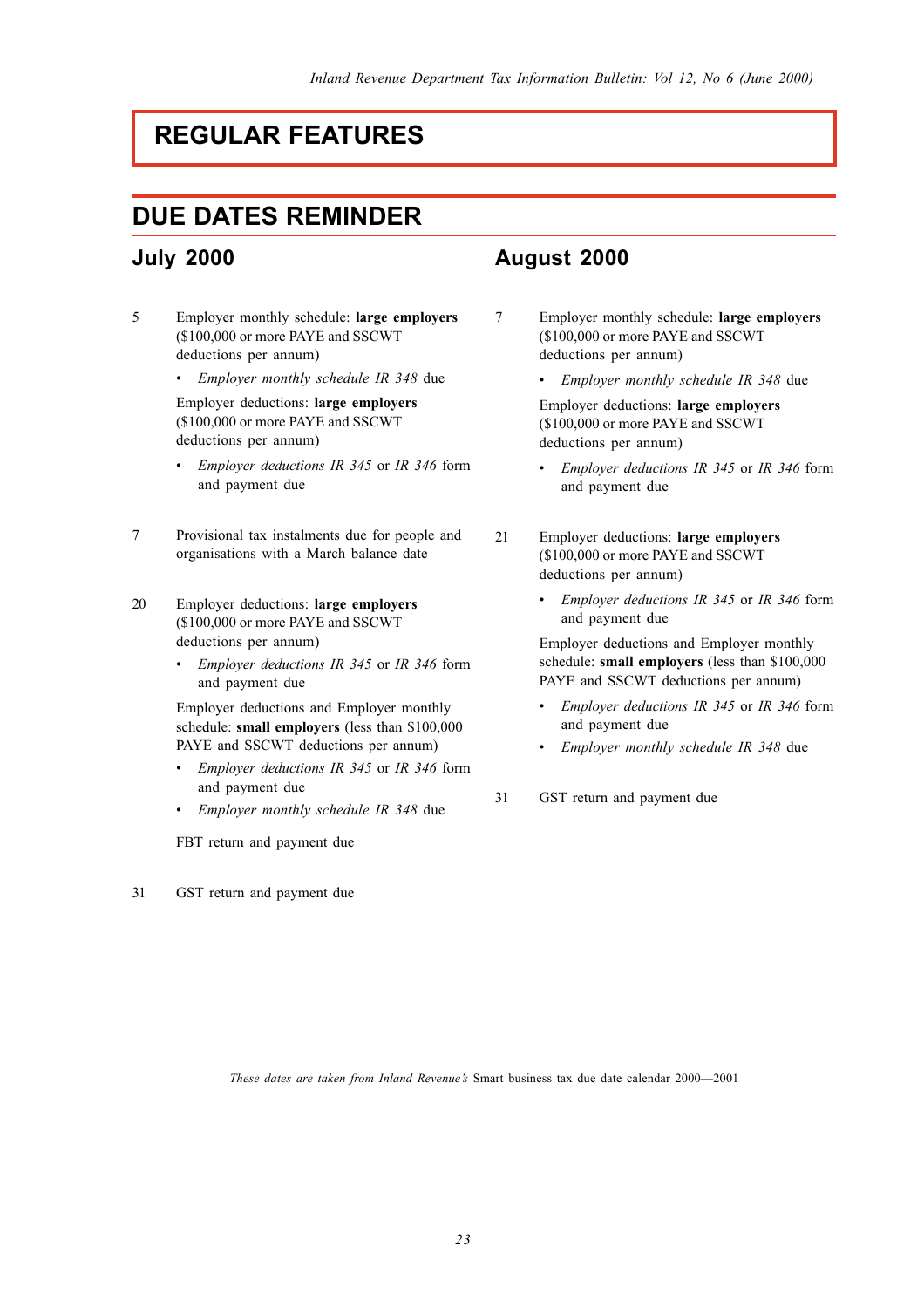*Inland Revenue Department Tax Information Bulletin: Vol 12, No 6 (June 2000)*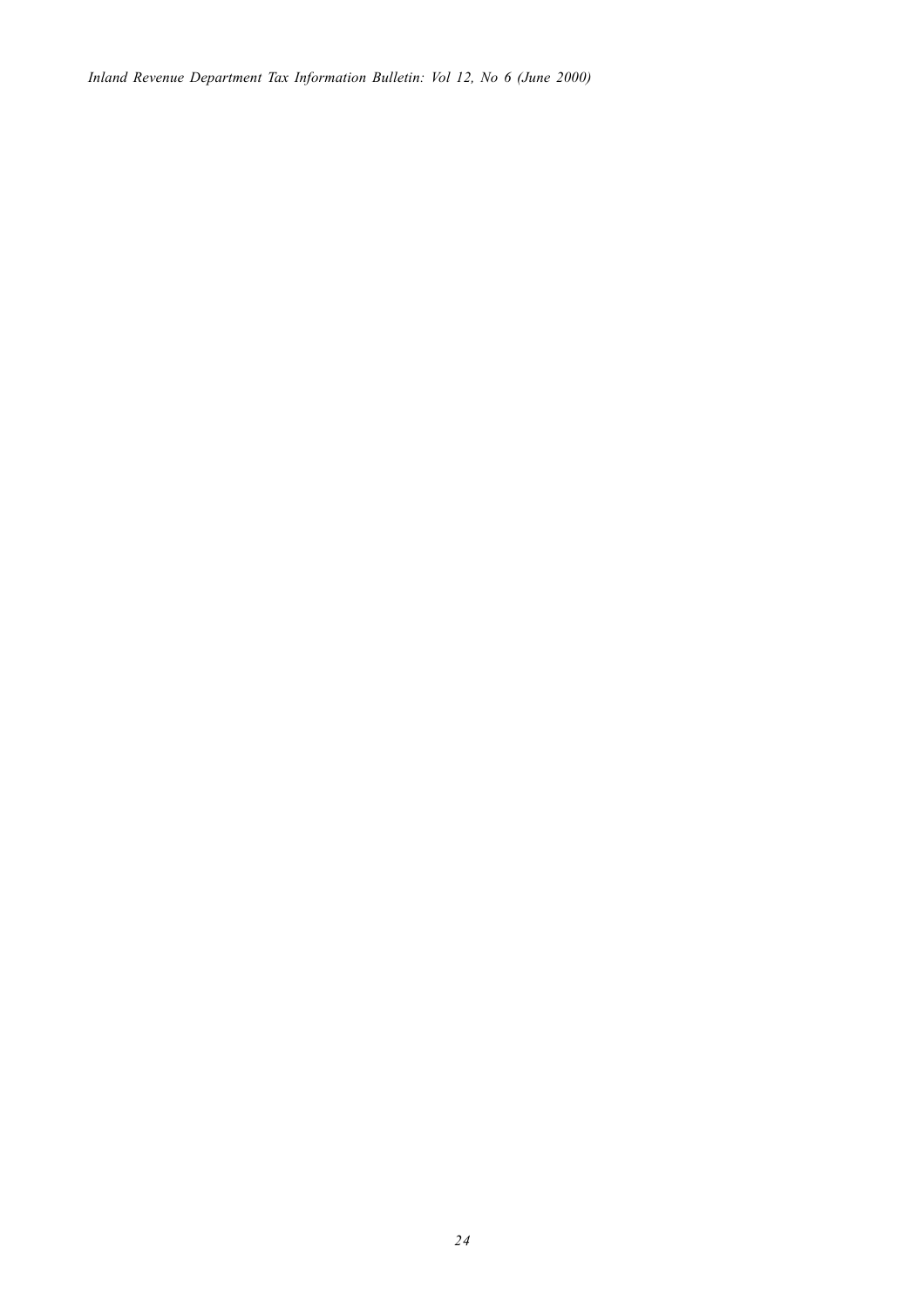# **YOUR CHANCE TO COMMENT ON DRAFT TAXATION ITEMS BEFORE THEY ARE FINALISED**

This page shows the draft public binding rulings, interpretation statements, standard practice statements, and other items that we now have available for your review. You can get a copy and give us your comments in these ways:

**By post:** Tick the drafts you want below, fill in your name and address, and return this page to the address below. We'll send you the drafts by return post. Please send any comments *in writing, to the address below*. We don't have facilities to deal with your comments by phone or at our other offices.

**By internet:** Visit **www.ird.govt.nz/rulings/** Under the Adjudication & Rulings heading, click on "Drafts out for comment" to get to "The Consultation Process". Below that heading, click on the drafts that interest you. You can return your comments by the internet.

| Name           |  |
|----------------|--|
| <b>Address</b> |  |
|                |  |

| <b>Interpretation statements</b>                         | <b>Comment deadline</b> |
|----------------------------------------------------------|-------------------------|
| <b>IS0079:</b> Financial planning fees $-$ GST treatment | 31 July 2000            |
| <b>IS3175:</b> Assets under construction – depreciation  | 31 July 2000            |
|                                                          |                         |
| <b>Interpretation guidelines</b>                         | <b>Comment deadline</b> |
| <b>IG0010:</b> Work of a minor nature                    | 31 July 2000            |
|                                                          |                         |

*Items are not generally available once the comment deadline has passed*

*No envelope needed—simply fold, tape shut, stamp and post.*

The Manager (Field Liaison) Adjudication & Rulings National Office Inland Revenue Department P O Box 2198 WELLINGTON

Affix **Stamp Here**